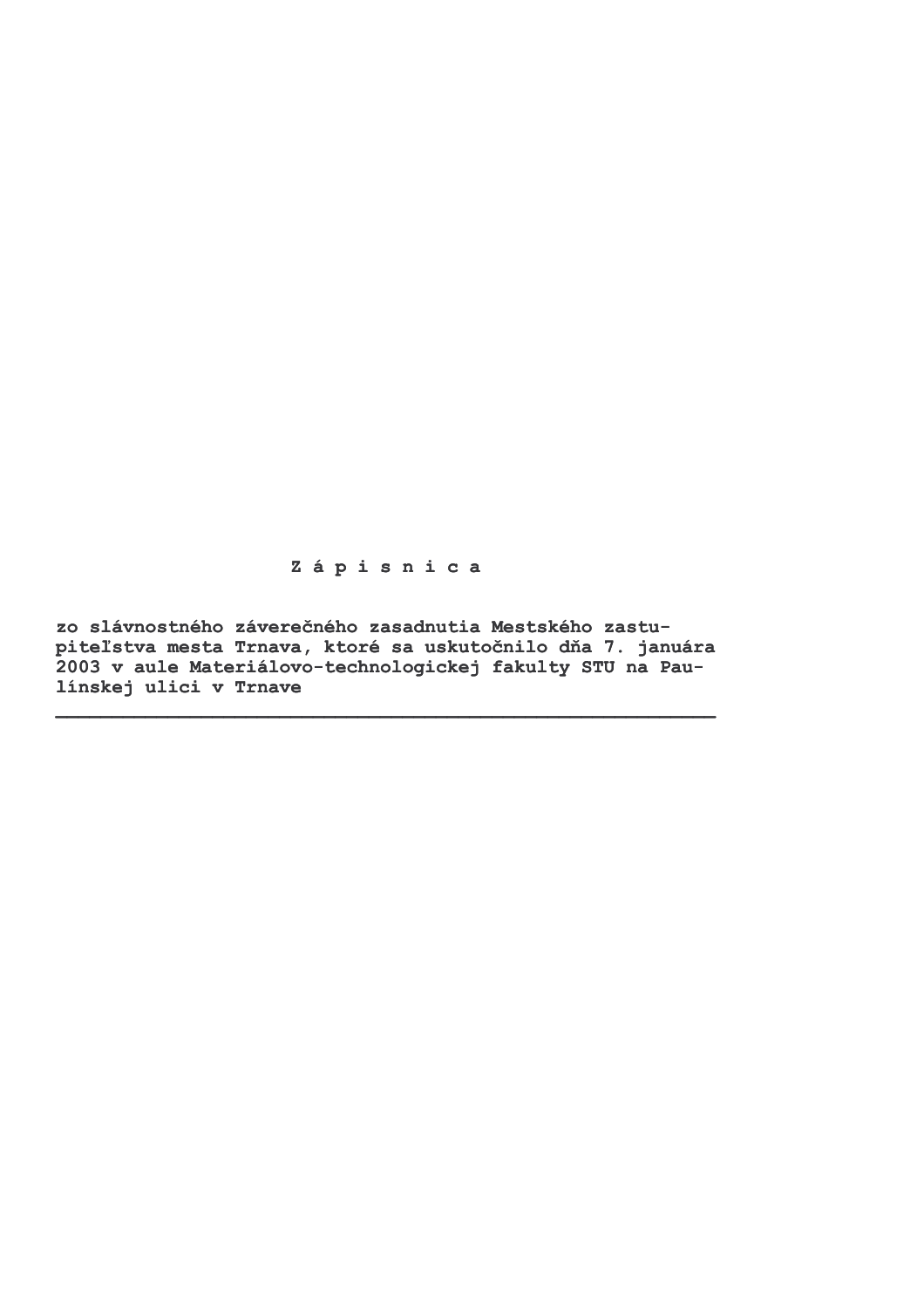Mestské zastupiteľstvo mesta Trnava

### Zápisnica

zo slávnostného záverečného zasadnutia Mestského zastupiteľstva mesta Trnava, ktoré sa uskutočnilo dňa 7. januára 2003 v aule MTF STU na Paulínskej ulici v Trnave

Prítomní: primátor mesta volebného obdobia 1999-2002

- 52 poslancov volebného obdobia 1999-2002
	- hlavný kontrolór mesta náčelník mestskej polície prednosta mestského úradu
	- 8 vedúcich odborov mestského úradu
	- 2 vedúci úsekov mestského úradu tlačový tajomník
	- 3 riaditelia mestských organizácií riaditeľ MTT
	- 45 pozvaných hostí
	- 2 novinári
	- 2 občania

Program:

### I. časť - Záverečné zasadnutie Mestského zastupiteľstva mesta Trnava volebného obdobia 1999-2002

1. Otvorenie

2. Vyhodnotenie volebného obdobia 1999-2002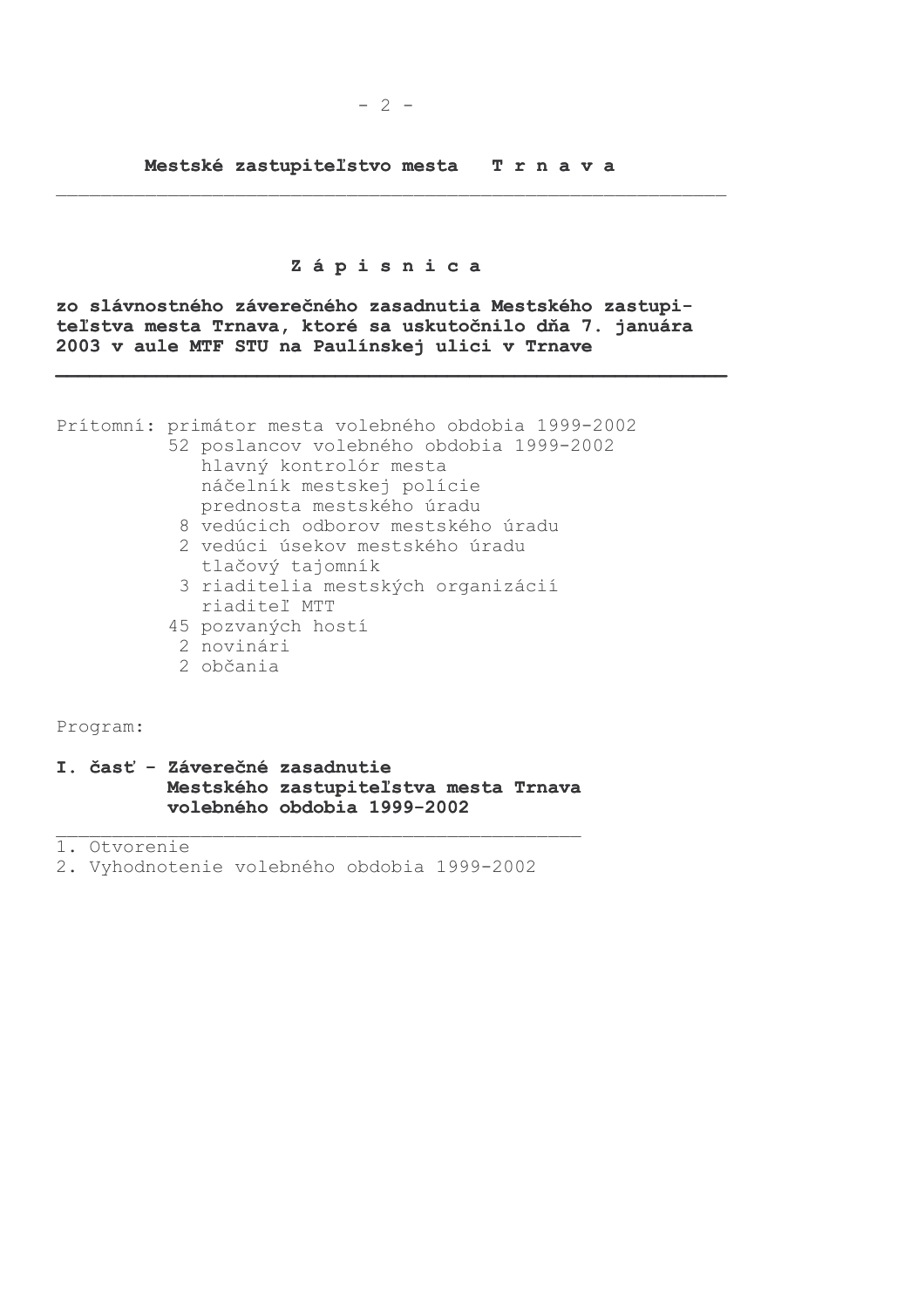- 3. Príhovory zástupcov politických strán
- 4. Zápis do pamätnej knihy Prestávka

## II. časť - Slávnostné ustanovujúce zasadnutie Mestského zastupiteľstva mesta Trnava

#### $6.$ Otvorenie

- Informácia o výsledkoch komunálnych volieb konaných  $7.$ v dňoch 6.- 7.12.2002
- 8. Zloženie sľubu primátora mesta Trnava
- Zloženie sľubu poslancov Mestského zastupiteľstva mesta 9. Trnava pre volebné obdobie 2003-2006
- 10. Príhovor exposlanca Prestávka

### III. časť - Ustanovujúce zasadnutie Mestského zastupiteľstva mesta Trnava volebného obdobia 2003-2006

- 11. Otvorenie schválenie programu rokovania
- 12. Schválenie návrhovej komisie, volebnej komisie, určenie overovateľov, pracovného predsedníctva
- 13. Príhovor primátora mesta Trnava
- 14. Voľba zástupcu primátora mesta Trnava
- 15. Voľba členov Mestskej rady mesta Trnava
- 16. Voľba dlhodobo uvoľnených členov Mestskej rady mesta Trnava
- 17. Ustanovenie komisií Mestského zastupiteľstva mesta Trnava
- 18. Ustanovenie Komisie pre udeľovanie ocenení mesta Trnava
- 19. Ustanovenie výborov mestských častí
- 20. Ustanovenie sobášiacich
- 21. Rekapitulácia uznesení Záver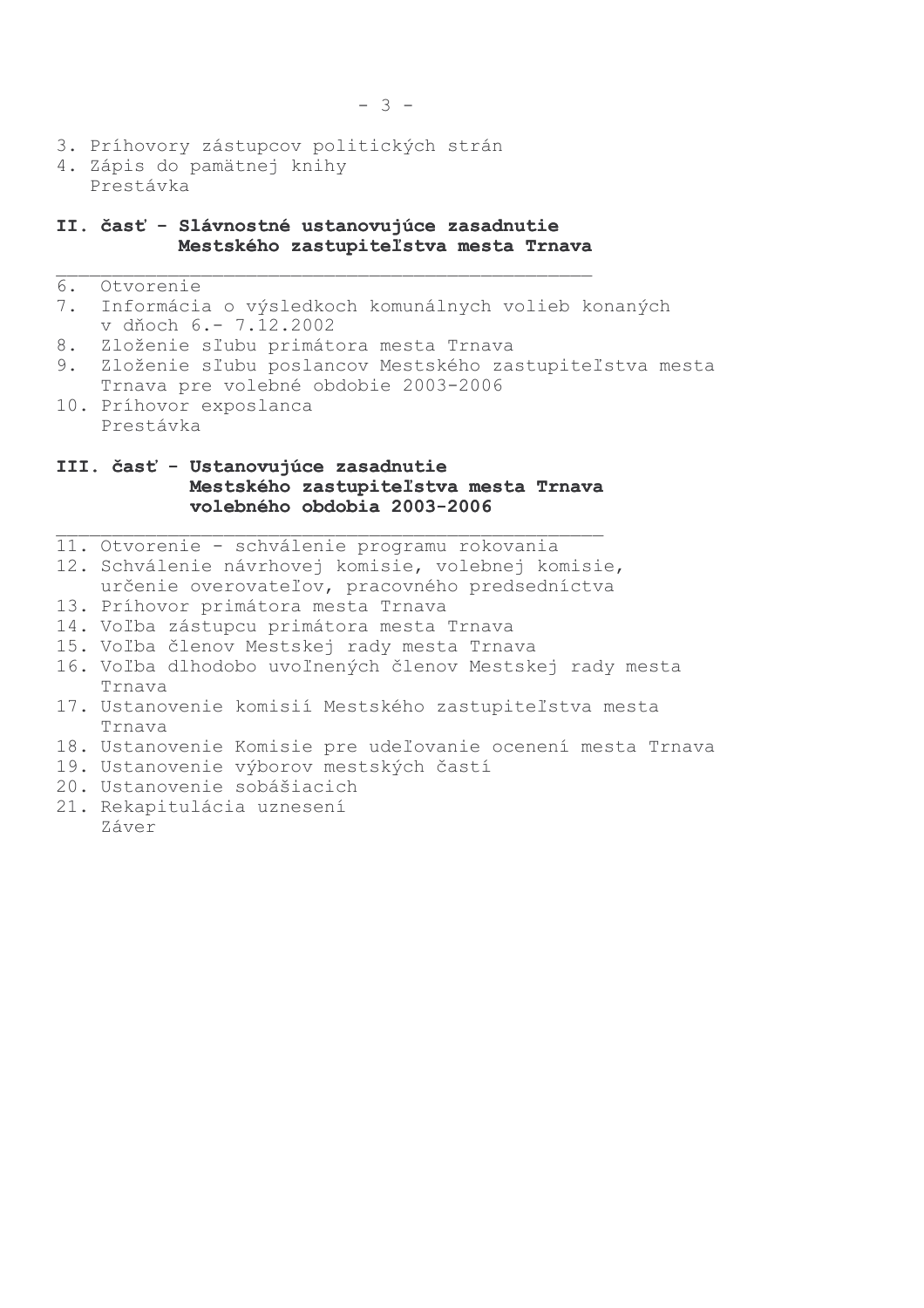# I.ČASŤ

Za zvukov Trnavských fanfár od profesora Ladislava Burlasa vstúpili do auly poslanci Mestského zastupiteľstva mesta Trnava volebného obdobia 1999 - 2002 a primátor mesta Trnava Ing. Štefan Bošnák.

Rokovanie prišiel pozdraviť mládežnícky spevácky zbor trnavských gymnázií Cantica nova slovenskou hymnou a hymnickou piesňou. S básňou od Viliama Turčányho - Mám svoje mesto rád - vystúpil študent Gymnázia Jána Hollého v Trnave Ján Lančarič.

Rokovanie slávnostného zasadnutia Mestského zastupiteľstva mesta Trnava - I. časť - otvoril Ing. Štefan Bošnák, primátor mesta. Na rokovaní osobitne privítal: pána Přidala, poslanca NR SR, profesora Blaha, rektora Trnavskej univerzity, profesora Kostolanského, rektora UCM, zástupcov a predstaviteľovn štátnej správy, verejnej správy, riaditeľov stredných, základných a materských škôl, zástupcov kultúry, polície, armády, zástupcov cirkví, politických, spoločenských organizácií a zástupcov podnikateľských kruhov na území mesta Trnavy.

Potom Ing. Štefan Bošnák, primátor mesta predniesol správu o vyhodnotení volebného obdobia 1999-2002. (Správa tvorí prílohu zápisnice.)

Ing. Štefan Bošnák, primátor mesta poďakoval prítomným za pozornosť a udelil slovo predsedom poslaneckých klubov v mestskom zastupiteľstve :

PhDr. Jana Bérešová, PhD., NEKA:

Vážený pán primátor, drahé kolegyne poslankyne, milí kolegovia poslanci, vážení hostia.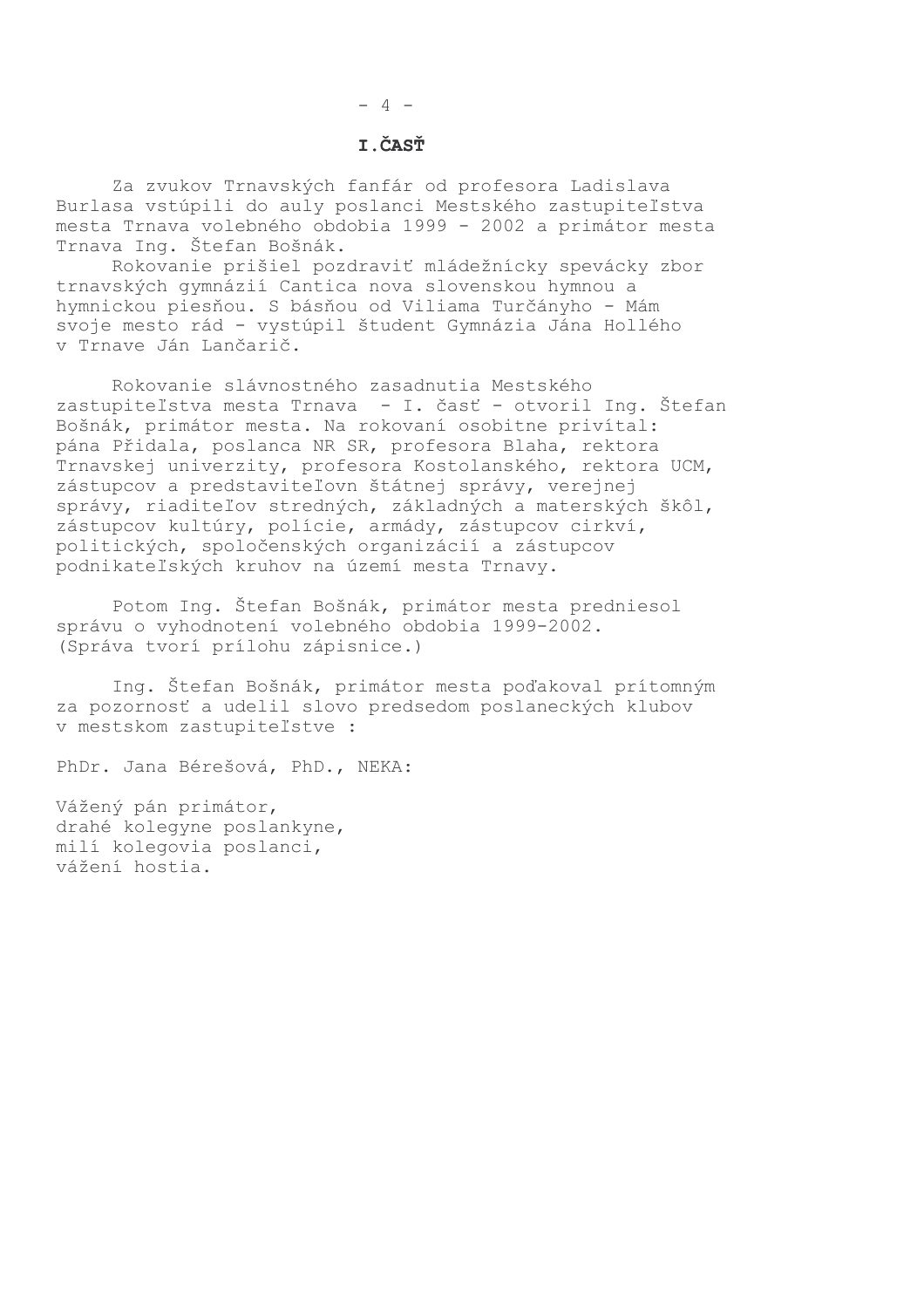Poslanec mestského zastupiteľstva je volený zástupca občanov mesta. Jeho prostredníctvom si občan realizuje svoje predstavy o svojom najbližšom okolí, ako i o svojom meste.

Poslanec by mal vždy zastávať názory a oprávnené nároky občanov a plniť svoje poslanie objektívnym a zodpovedeným rozhodovaním.

Práca poslanca, najmä nezávislého je náročná. Za dve 4-ročné obdobia som sa presvedčila, že porozumieť materiálom z rôznych oblastí, prekonzultovať ich s odborníkmi, prediskutovať problémy s občanmi, vypočuť si kontroverzné názory a nakoniec sa rozhodnúť, ktoré riešenie je najoptimálnejšie, nie je jednoduché. Kým politické kluby ľahšie získavajú informácie prostredníctvom svojich politických štruktúr, sú napojené na vládu alebo národnú radu, nezávislí poslanci si musia získavať potrebné zdroje a informácie zdĺhavejším spôsobom, mnohokrát na úkor svojho profesijného zamerania a rodiny.

I hlasovanie je náročnejšie, pretože pre nezávislého poslanca neexistujú žiadne kolektívne rozhodnutia. Rozhoduje sa sám a dúfam, že to bolo vždy podľa vedomia a svedomia. Poslanec by mal reprezentovať občana. Bolo mi cťou reprezentovať všetkých občanov tohto mesta, ktorí si poctivo platia dane, vykonávajú svoje občianske povinnosti zodpovedne, starajú sa o svoje okolie a tolerujú iných. Počas mojej poslaneckej práce som však nestretávala iba ideálnych občanov.

Celú svoju profesionálnu prax sa venujem nielen teórii o jazyku a jeho výučbe, ale i anglo-americkým reáliám. Možno som si tu podvedome osvojila ich praktiky politickej kultúry a to ovplyvnilo moje rozhodnutie neuchádzať sa o priazeň občanov v ďalšom volebnom období. Určite budem často spomínať na všetky svoje kolegyne a kolegov, ktorí radi so mnou spolupracovali, i keď som nenosila ich farbu dresu. Vážim si všetkých, ktorí tolerovali tak moju, ako i nezávislosť nášho celého klubu.

Uplynulé volebné obdobie sa nám všetkým javí ako úspešné. Majú na tom podiel všetci poslanci mestského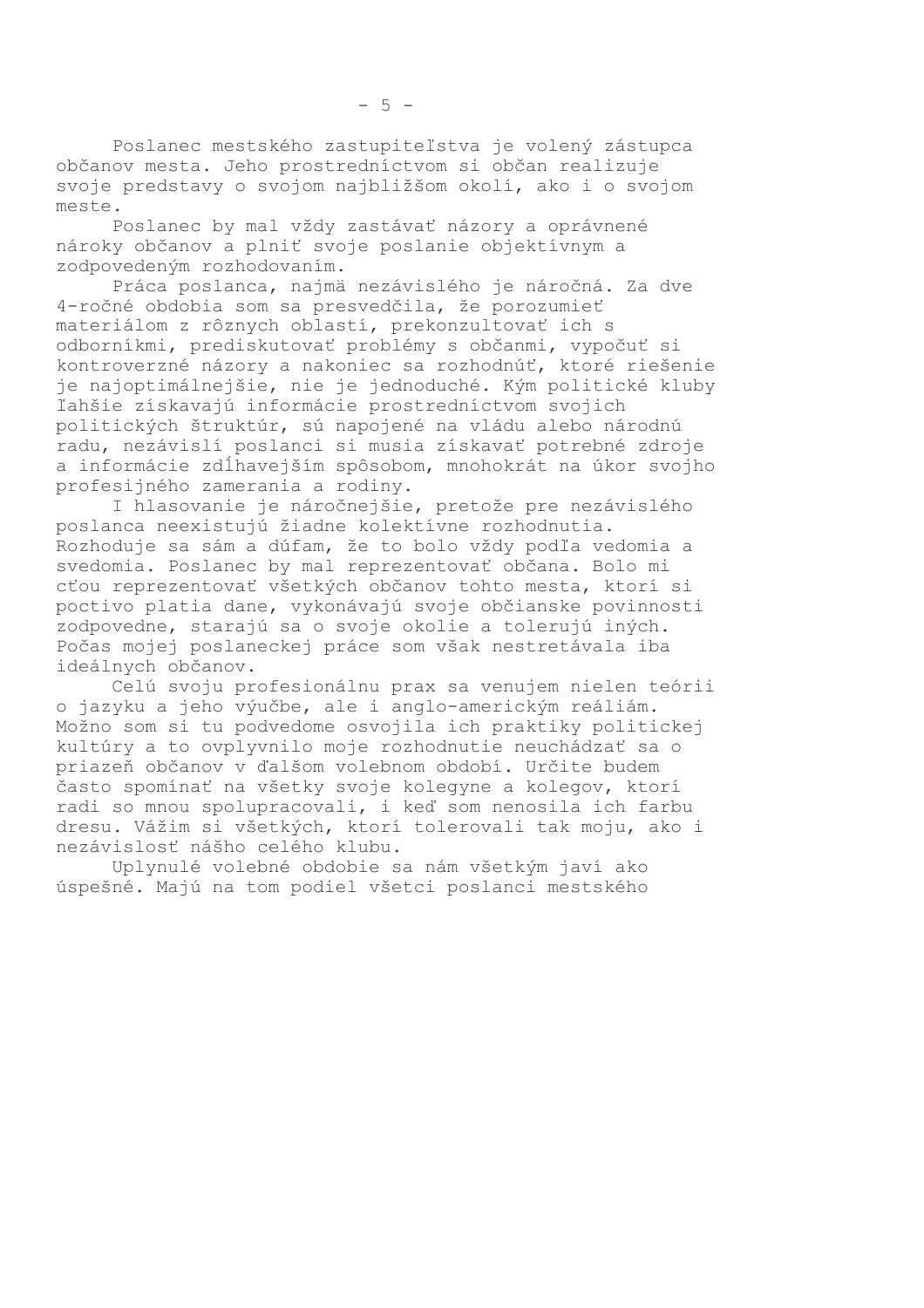zastupiteľstva, pretože ten zvláštny stroj vizionárov, analytikov, diskutérov, či kritikov spomedzi nás sa vlastne nikdy nezasekol a nakoniec vždy dospel k pragmatickému rozhodnutiu.

Určite sme mohli dosiahnuť aj vyššie ciele, ale niekedy snáď krátkosť času, menej informácií alebo iné objektívne faktory, či subjektívne slabosti ovplyvnili naše úvahy, kroky a rozhodnutia. Je to zároveň odkaz aj pre nový poslanecký zbor, aby nadviazal na doterajšie výsledky a dokázal ich ešte zlepšiť, lebo pokrok nastáva len tam, kde sa vývoj a kvalita nezastaví.

Osobne mi budú chýbať v poslaneckých laviciach práve nezávislí poslanci. Moja veľká vďaka za spoluprácu patrí mojim kolegyniam vo farbách nezávislých, pretože okrem iného, nezávislé, ako sme sa deklarovali na začiatku, tak sme zotrvali až do posledného dňa nášho volebného obdobia.

Zároveň mi prináleží poďakovať sa za odborne vykonanú prácu mnohým zamestnancom mestského úradu, ktorých zoznam by bol určité dlhý.

Vážený pán primátor, vážený nový poslanecký zbor,

dovoľte mi v novom volebnom období zaželať Vám len samé úspešné rozhodnutia, ale zároveň aj to, aby sa občania nášho mesta v ďalších rokoch pýtali, nielen čo mesto môže urobiť pre nich, ale častejšie a úprimne najmä čo oni môžu urobiť pre svoje mesto, pretože sa v tomto meste oplatí nielen pracovať, ale i žiť.

Mgr. Marian Rozložník, SDĽ: Vážený pán primátor, vážené mestské zastupiteľstvo, vážení hostia!

Na úvod mi dovoľte, aby som v tomto mojom krátkom vstupe zhodnotil minulé štyri roky práce, v klube SDĽ,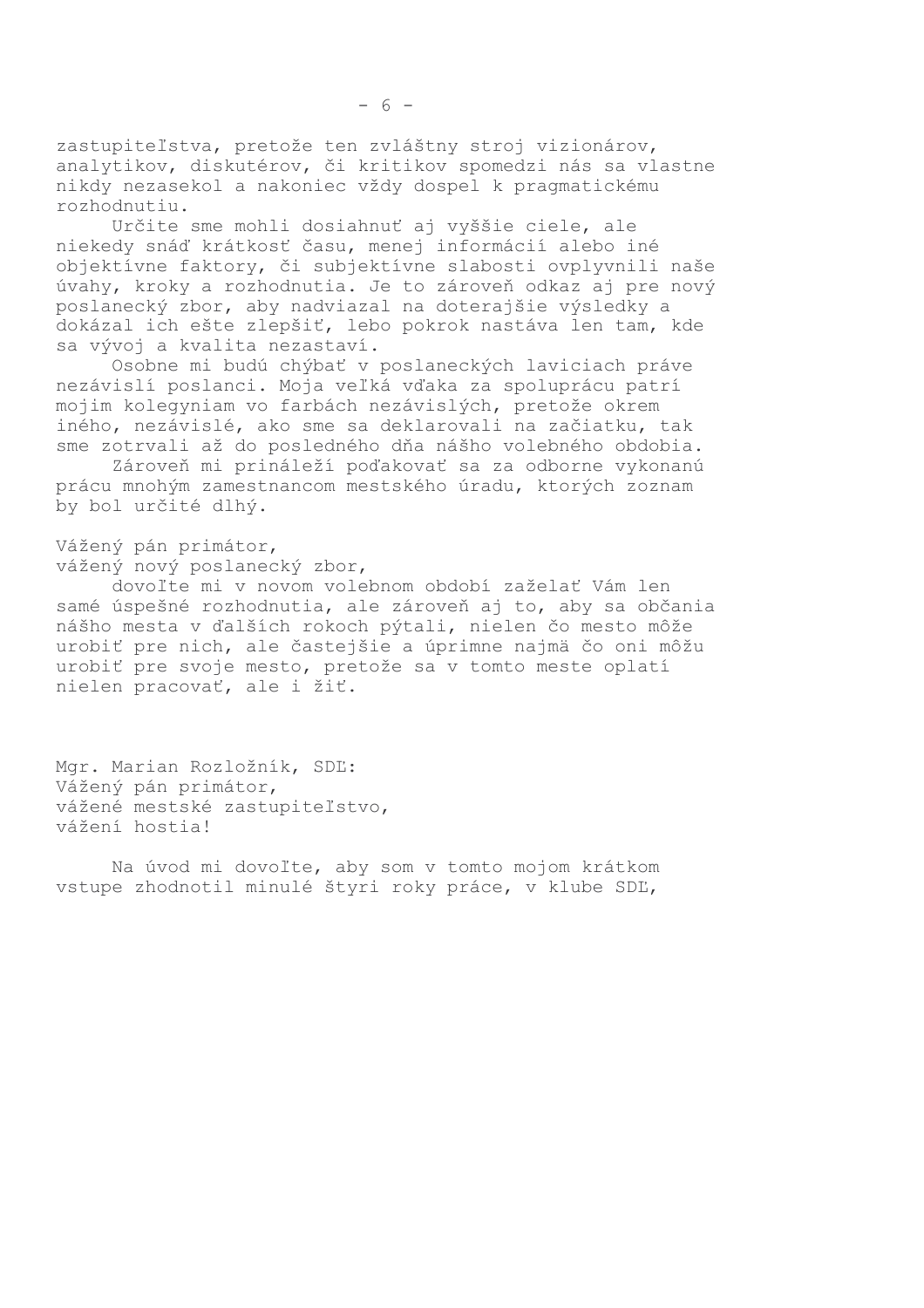poslancov za túto stranu. Trošku netradične som pojal toto vystúpenie a dovoľte mi, aby som pozornosť upriamil na štyri roky práce mňa a mojich kolegov (6). V prvom rade mi dovoľte určitú charakteristiku. Môžem povedať, že je to jeden z najzdravších poslaneckých klubov, čo práve v končí. Ja by som nazval tie štyri roky v športovej terminológii maratónom. Maratón, ktorý začal už v roku 1999, keď spolu s kolegami sme sa snažili a úspešne sa nám to podarilo (samozrejme aj za podpory ostatných poslancov), ale to bremeno bolo na nás, aby sa Trnava zapísal do histórie najstarších cyklistických pretekov okolo Slovenska. V roku 1999 sa stala po prvýkrát histórii etapových pretekov mestom týchto pretekov. Keď si na to teraz spomínam, ani vo sne ma nenapadlo, že v podstate takto budem na bicykli jazdiť pomyselne 4 roky a budem absolvovať jednu etapu za druhou. Druhú ťažšiu ako tú predchádzajúcu. Ak by som pokračoval takto ďalej, rok 2000 by som nenazval rokom cyklistickým, ale maratónom v tretrách. Lebo v tom roku (ešte predtým v roku 1999) sa začali vážne rokovania vo veci rekonštrukcie atletického štadióna. Ale v roku 2000 začali nadobúdať kontúry, reálny obraz a viete dobre, že až v posledný rok sa podarilo dielo zrealizovať. V tom roku začali komunikácie so Štátnym fondom telesnej kultúry, našťastie 15.1.1999, keď začalo funkčné obdobie tohto mestského zastupiteľstva, SDĽ bola úspešná v parlamentných voľbách a stala sa členom koalície, stranou vládnou, čo pomohlo aj tomuto mestu. Pretože sme mali na ministerských postoch ľudí, ktorí mali veľmi úzky vzťah k mestu. Nieraz som sa stretol s názorom, že prečo zase tá Trnava. No preto, že tu sme boli aj my, ktorí sme chceli pre toto niečo urobiť. Určité životné väzby čelných politikov z tejto, už bývalej vládnej strany boli viazané k Trnave. Rok 2001 - vozenie sa na korčuliach, rekonštrukcia zimného štadióna s tým, že bolo potrebné nie raz, a kolegyne a kolegovia poslanci i pracovníci mestského úradu sa zúčastňovali rokovaní s Fondom životného prostredia SR. Spoločne sa nám to podarilo, pretože veľmi ťažké to bolo so získavaním peňazí. Štadión je už bezpečný, krásny, má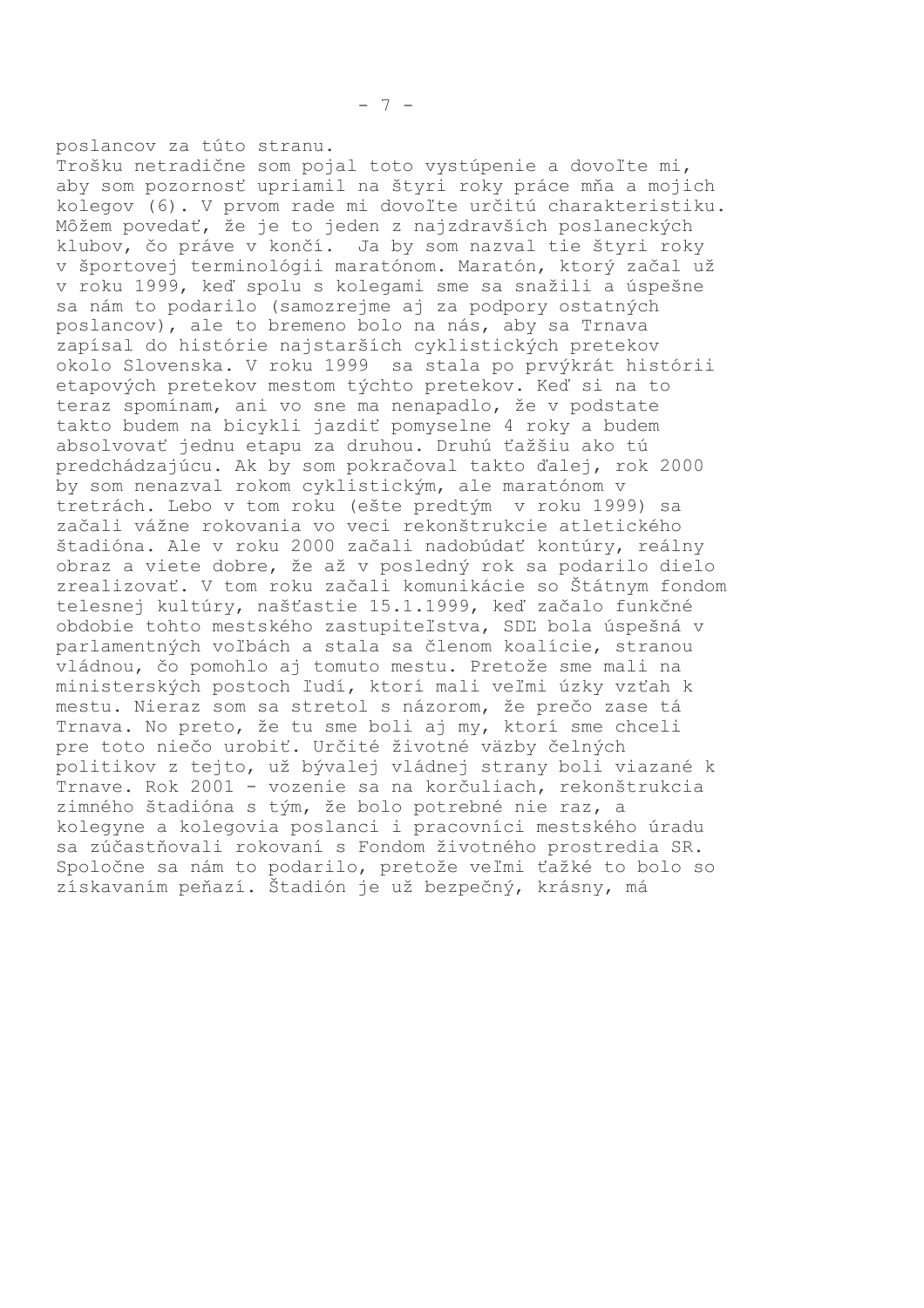budúcnosť pred sebou. Lebo tak, ako sa tu uskutočnili Majstrovstvá sveta v hokeji juniorov do 18 rokov môžu pokračovať v tých vrcholových podujatiach. Môžu tu pokračovať i ďalšie akcie ako rýchlokorčuľovanie na krátkej dráhe, ale aj vrcholové krasokorčuliarske preteky. Nebudem sa vracať k jednotlivým akciám, pán primátor ich podrobne spomenul. Rok 2002 by som hodnotil ako rok tartanu. Tá ťažká, delostrelecká príprava v roku 2001 sa skutočne odzrkadlila v roku 2002 a podarilo sa zanietiť aj exposlanca NR SR Petra Bohunického, ktorý tam sedel v tričku SDĽ. Nebolo treba prinútiť, aby pri návrhu štátneho rozpočtu podal pozmeňovací návrh, aby sa navŕšila kapitola ministerstva školstva o 3,3 mil. Sk, účelovo viazané na rekonštrukciu atletického štadióna. Len mi bolo trošku ľúto, že pri otváraní tohto štadióna zostavovatelia bulletinu pozabudli na neho a nebol medzi tými, ktorí boli s touto záležitosťou spomenutí. Pretože on mohol poukázať peniaze na niečo iné. Ale nakoniec vec bola napravená tým, že mu bolo osobne poďakované na štadióne.

To všetko, čo som tu hovoril, by sa nepodarilo bez vás, kolegov poslancov, ktorí sme nemali v tom zastupiteľstve ani raz tričká svojich politických strán. Tak ako predo mňou kolegyňa Bérešová hovorila, že si zachovali tvár ako nestranní a nezávislí poslanci až do konca volebného obdobia, my sme si všetci zachovali tvár a verím, že všetkým nám išlo o spoločnú vec, aby Trnava prekvitala a aby aj tie ratingové hodnotenia boli také, aké sú a aby aj tie výsledky boli také, aké sú.

V závere, keďže toto mestské zastupiteľstvo kopíruje v určitom slova zmysle voľby do národnej rady, kde prvý raz v histórii od roku 1989 nesedí ani jeden poslanec za stranu SDL, takisto to bude aj v tom mestskom zastupiteľstve a tak ako pán primátor povedal, naša pesnička tu končí.

Dovoľte mi preto, aby som poďakoval Tebe, vážený pán primátor za veľmi dobrú spoluprácu. Kolegom - Ing. Butkovi, viceprimátorovi i dlhodobo uvoľnenému členovi MR Čechovičovi, za dobrú spoluprácu. Že niekedy, keď som prišiel za Vami s problémami, na ktoré ste mali iný názor,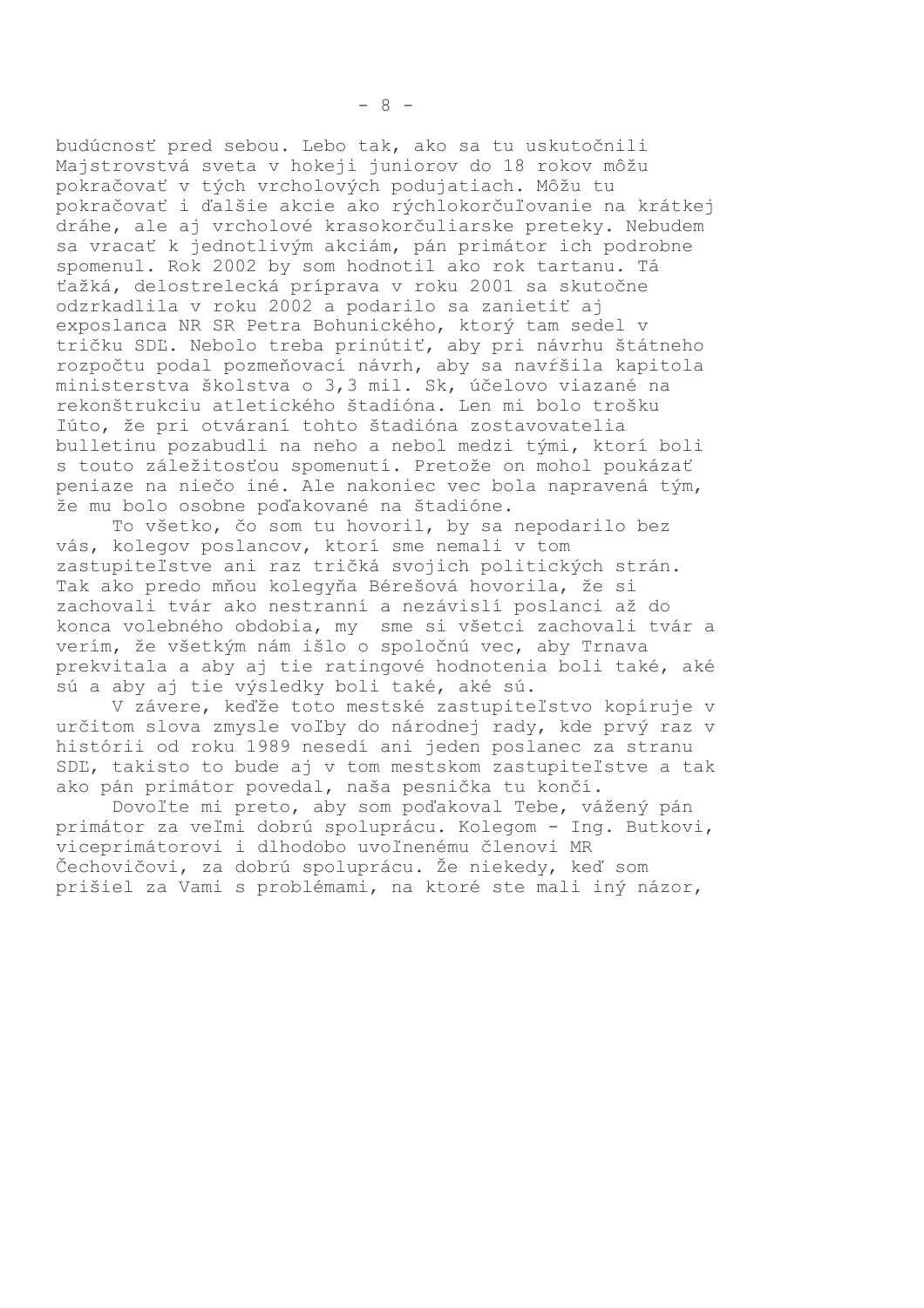Ďakujem celému mestskému úradu, ďakujem príspevkovým organizáciám, všetkým riaditeľom škôl a školských zariadení, všetkým tým, ktorí ste nám pomáhali v našej práci. Všetkým týmto prajem, aby mali len takých, ktorí sa riadia heslom: "Kto chce, hľadá spôsob, kto nechce, hľadá dôvody". Aby tých, ktorí hľadajú dôvody bolo čo najmenej. A ako to má napísané jeden lekár v ordinácii: "Zdravý človek má tisíc želaní, chorý len jedno". Prajem Vám všetkým, aby ste mali počas celého roka tých tisíc želaní.

A čo ozaj na záver, odchádzame, ale so zdvihnutou hlavou.

Mgr. Zdenka Mešťánková, HZDS - ĽS: Vážený pán primátor, vážené panie poslankyne, vážení páni poslanci!

Dovoľte mi, aby som sa Vám vo svojom krátkom príhovore prihovorila a zároveň z dôvodu choroby ospravedlnila pána poslanca Urbanovského, ktorý je predsedom klubu HZDS - LS. Táto povinnosť pripadla mne. Už ako sme tu počuli, práca poslancov za minulé štvorročné obdobie bola zhodnotená. Bola zhodnotená pánom primátorom i mojimi kolegami. Dovoľte mi, aby som v mene poslaneckého klubu HZDS - ĽS, ale hlavne v mene svojom úprimne poďakovala za korektné vzťahy všetkým poslancom, s ktorými sme počas štvorročného obdobia spolupôsobili v mestskom zastupiteľstve. Zvlášť moja vďaka patrí primátorovi mesta Ing. Štefanovi Bošnákovi za vytvorenie aktívneho poslaneckého zboru, ktorý pod jeho múdrym vedením pracoval.

Do ďalšieho náročného obdobia mu prajem pevné zdravie a veľa duševnej sily. Takisto i novozvoleným poslancom, ktorí zaujmú naše miesta želám pevné zdravie, svornosť a múdre rozhodovanie vo veciach verejných, ktoré budú na prospech všetkým občanom nášho mesta.

Ďakujem.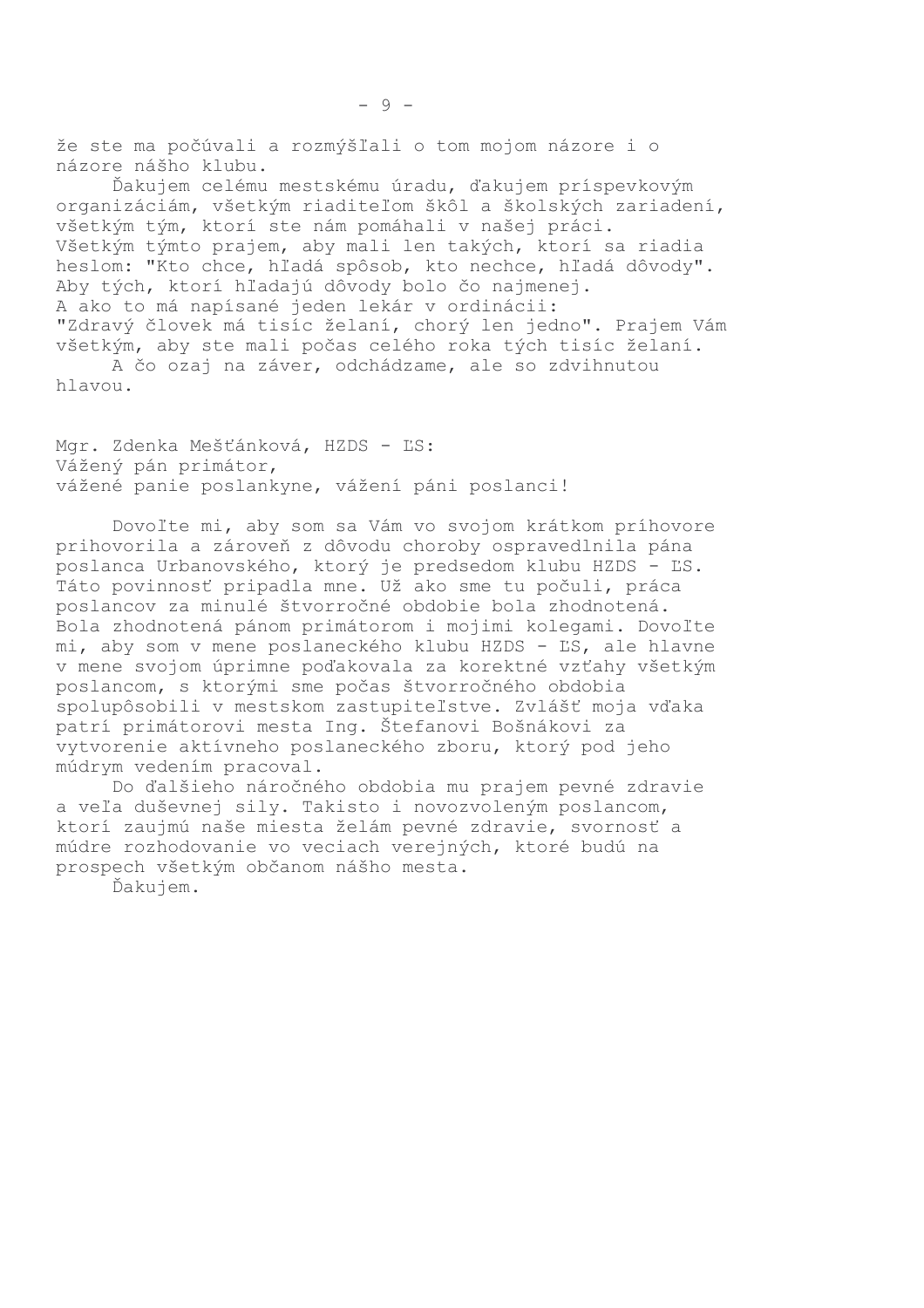Vážený pán primátor, vážené kolegyne a kolegovia - poslanci MZ Trnava, ctení hostia!

"Sľubujem, že budem riadne plniť svoje povinnosti, hájiť záujmy obce a jej obyvateľov, zachovávať ústavu, zákony a ostatné všeobecne záväzné predpisy."

Takto znel sľub, ktorý sme tu skladali 15. januára 1999. Dnes tu v tomto zložení Mestské zastupiteľstvo mesta Trnava končí svoje volebné obdobie. Spolu s primátorom mesta sme boli tými, ktorí určovali správu vecí verejných na úrovni mesta, v rámci zákonom daných kompetencií. A správa vecí verejných na úrovni obcí, miest a regiónov je základom demokratickej spoločnosti. Mestá majú vo svojom genetickom kóde zakódovaný občiansky princíp už od antických mestských štátov.

Plnením poslaneckého sľubu sme slúžili mestu Trnava, jeho obyvateľom a zároveň tak upevňovali demokratický základ našej spoločnosti.

Som presvedčený, že všetkých 55 poslancov chcelo pre mesto Trnava to najlepšie. Nie vždy a vo všetkom videli veci a ich riešenie rovnako. Podstatné pre Trnavu je to, že sme tie správne riešenia hľadali nie v straníckych tričkách, ale vždy v trnavských farbách.

Každá doba prináša pre súčasníkov nové a nové problémy, výzvy. Dôležité je cítiť tieto výzvy, objavovať ich a nachádzať dobré riešenia do budúcnosti. Povinnosťou správcov vecí verejných komunálnych politikov) je byť pripravený a vytvárať čestné (i a správne stratégie a uvádzať ich do života.

Ďakujem pánovi primátorovi a všetkým kolegyniam a kolegom z poslaneckého klubu KDH, z ostatných klubov, i nezávislým poslancom, že svojou prácou a postojmi vytvárali prostredie a atmosféru v ktorej sa dobre pracovalo. Všetka snaha volených predstaviteľov samosprávy by nestačila, ak by nenašli oporu v exekutíve mesta, v pracovníkoch mestského úradu, útvaru hlavného kontrolóra, mestských podnikov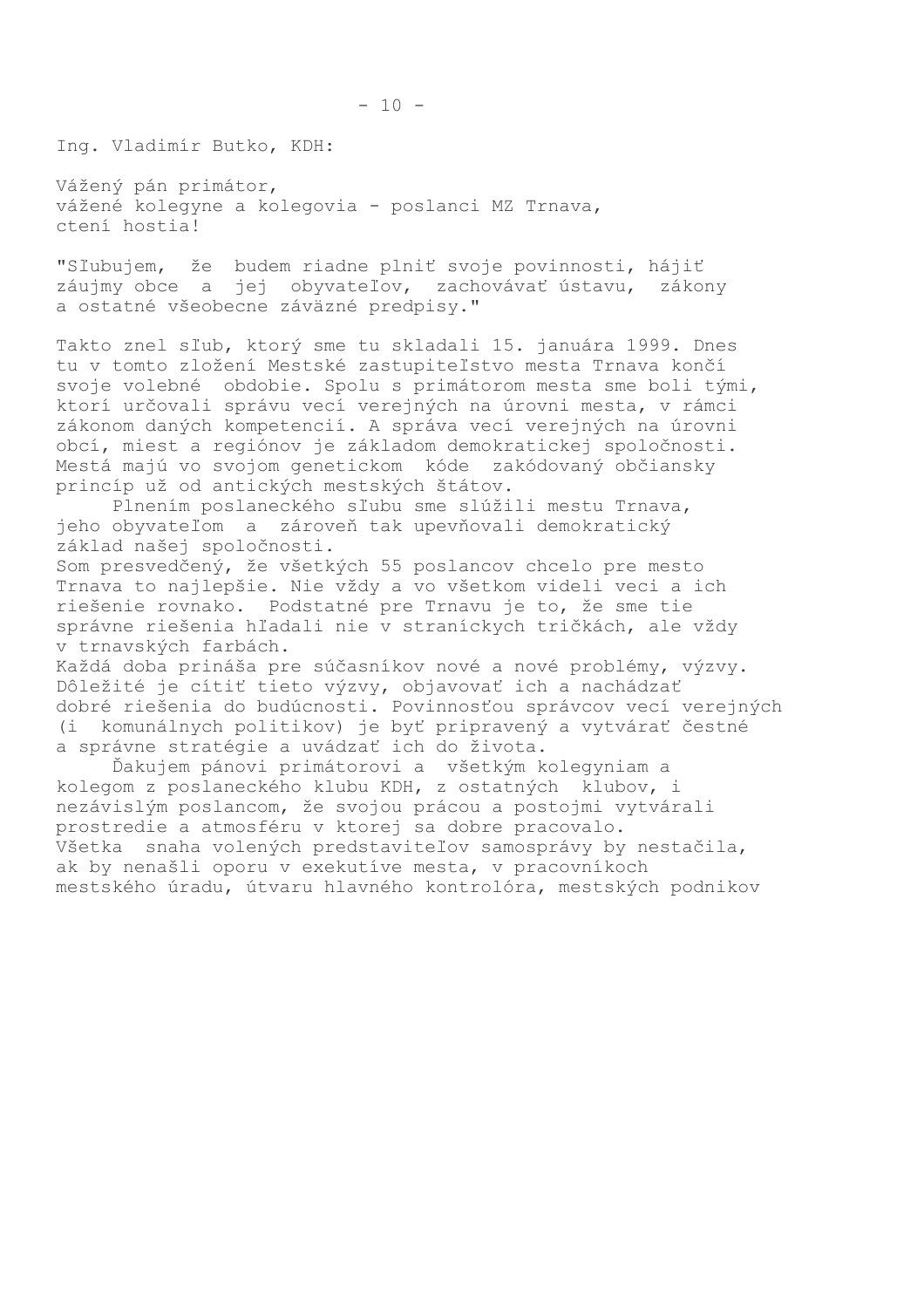i mestskej polície.

V mene poslaneckého klubu KDH im ďakujem za spoluprácu, častokrát i trpezlivosť a hlavne za profesionálne robenú prácu v prospech Trnavy a jej obyvateľov. Želám novozvoleným poslancom, primátorovi a celej samospráve mesta Trnava, aby sa jej darilo pokračovať v úspechoch, slúžiť občanom a zabezpečovať rozvoj mesta. Ďakujem za pozornosť.

Ing. Bošnák, primátor mesta poďakoval zástupcom politických strán v mestskom zastupiteľstve za vystúpenie.

Potom nasledoval zápis primátora a poslancov mestského zastupiteľstva volebného obdobia 1999 - 2002 do pamätnej knihy, ktorý bol spojený s odovzdávaním darčekovej kazety so známkami mesta z drahého kovu.

Týmto bola ukončená prvá časť rokovania mestského zastupiteľstva. Vyhlásená bola 10-minútová prestávka.

Zapisovateľka: Eva Lackovičová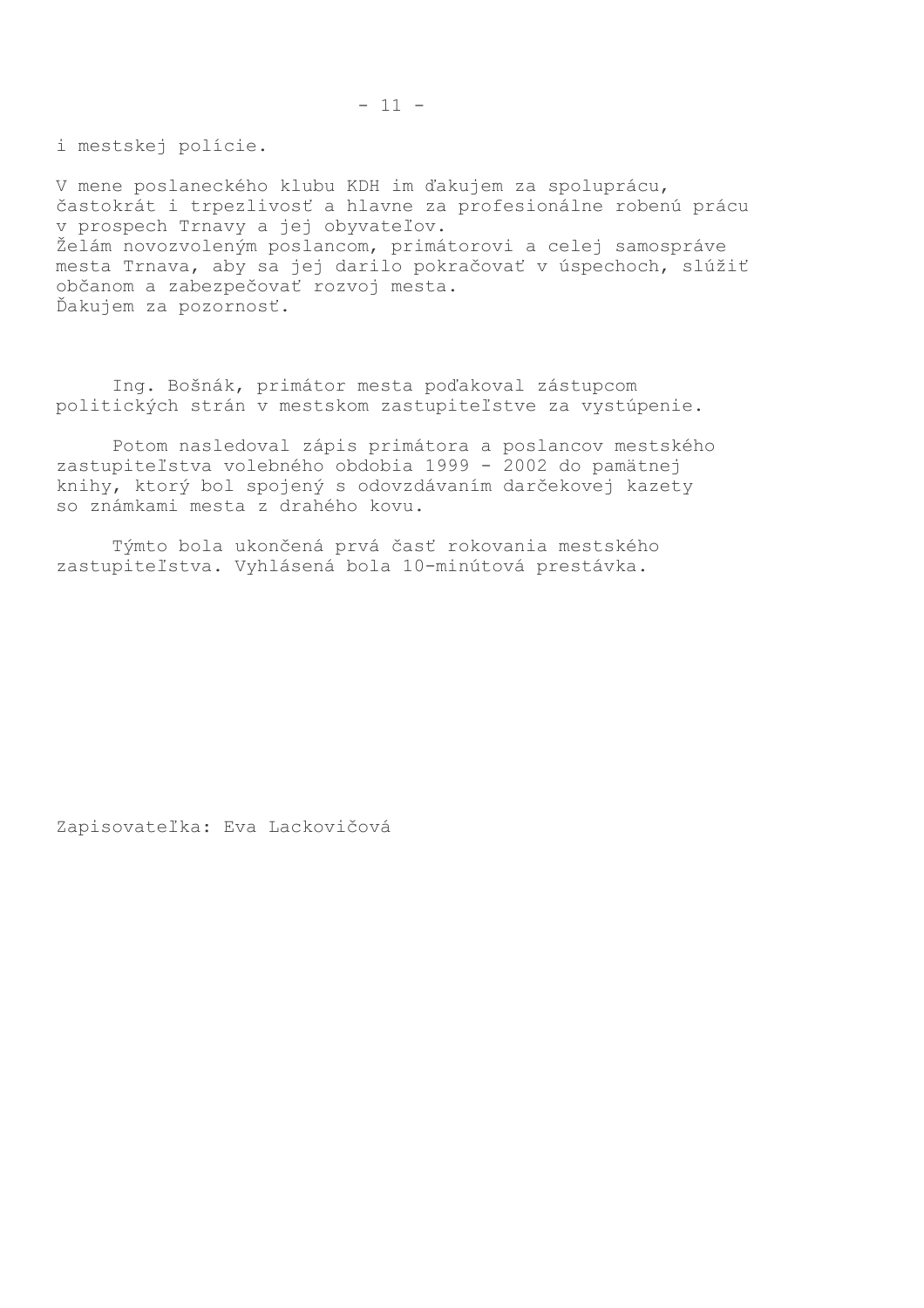Zápisnica

zo slávnostného ustanovujúceho zasadnutia Mestského zastupiteľstva mesta Trnava, ktoré sa uskutočnilo dňa 7. januára 2003 v aule Materiálovo-technologickej fakulty STU na Paulinskej ulici v Trnave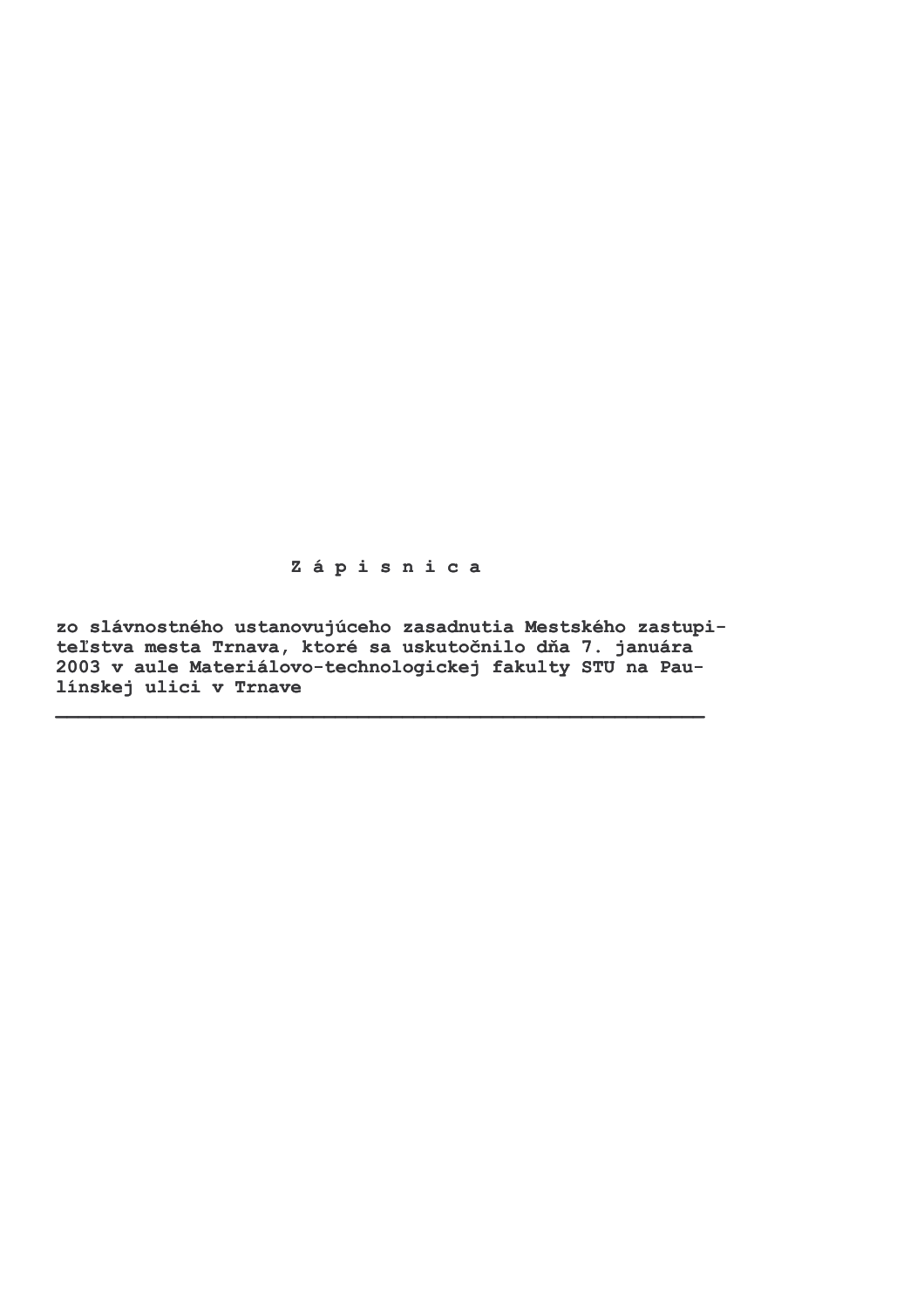Mestské zastupiteľstvo mesta Trnava

### Zápisnica

zo slávnostného ustanovujúceho zasadnutia Mestského zastupiteľstva mesta Trnava, ktoré sa uskutočnilo dňa 7. januára 2003 v aule Materiálovo-technologickej fakulty STU na Paulinskej ulici v Trnave

Prítomní: primátor mesta volebného obdobia 2003-2006

- 31 poslancov volebného obdobia 2003-2006
	- hlavný kontrolór mesta náčelník mestskej polície prednosta mestského úradu
	- 8 vedúcich odborov mestského úradu
	- 2 vedúci úsekov mestského úradu tlačový tajomník
	- 3 riaditelia mestských organizácií riaditeľ MTT
	- 45 pozvaných hostí
	- 2 novinári
	- 2 občania

Program:

### I. časť - Záverečné zasadnutie Mestského zastupiteľstva mesta Trnava volebného obdobia 1999-2002

1. Otvorenie

- 2. Vyhodnotenie volebného obdobia 1999-2002
- 3. Príhovory zástupcov politických strán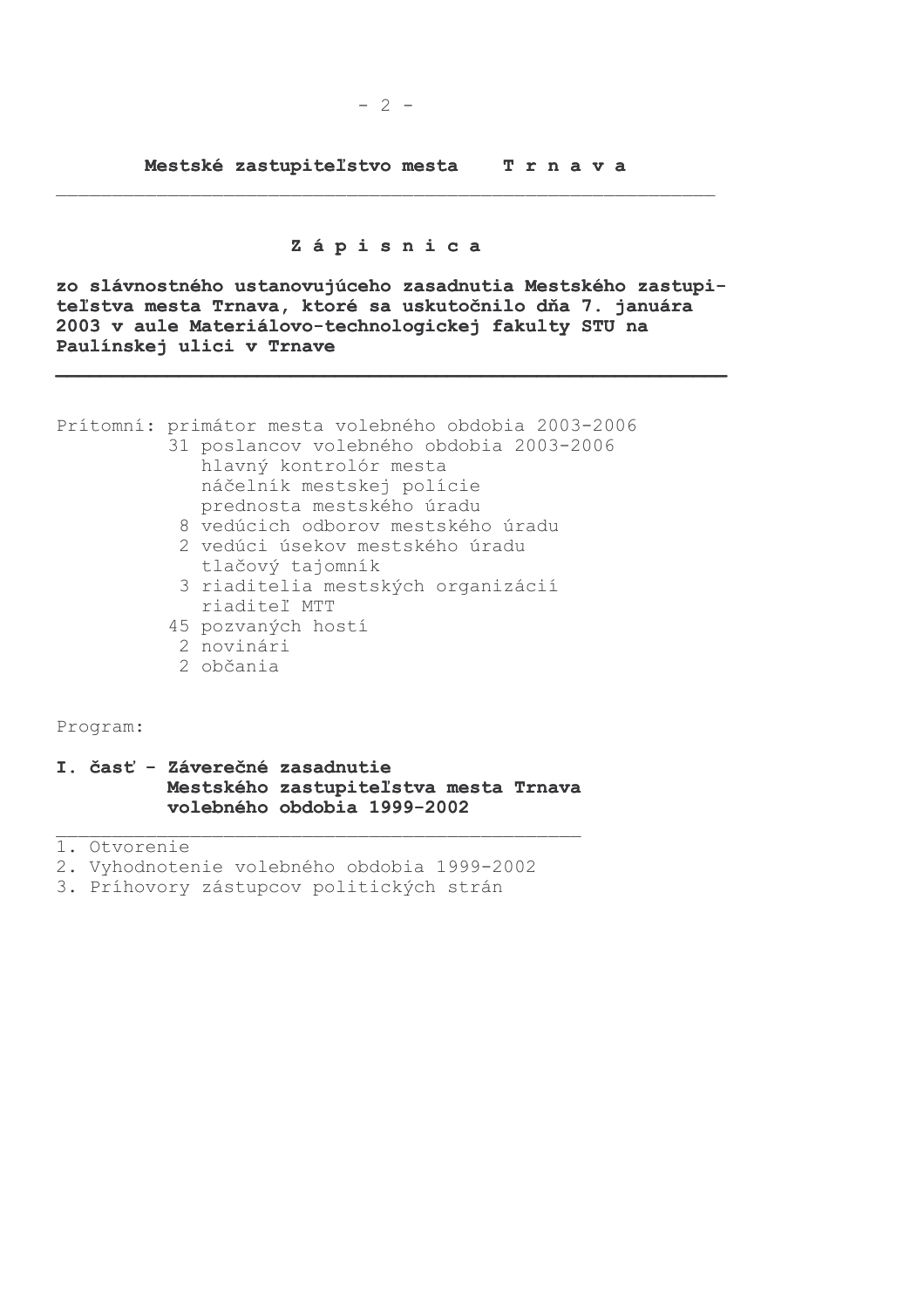4. Zápis do pamätnej knihy Prestávka

### II. časť - Slávnostné ustanovujúce zasadnutie Mestského zastupiteľstva mesta Trnava

| 6. | Otvorenie |
|----|-----------|
|    |           |
|    |           |
|    |           |

- $7.$ Informácia o výsledkoch komunálnych volieb konaných v dňoch 6. – 7.12.2002
- 8. Zloženie sľubu primátora mesta Trnava
- 9. Zloženie sľubu poslancov Mestského zastupiteľstva mesta Trnava pre volebné obdobie 2003-2006
- 10. Príhovor exposlanca Prestávka

## III. časť - Ustanovujúce zasadnutie Mestského zastupiteľstva mesta Trnava volebného obdobia 2003-2006

11. Otvorenie - schválenie programu rokovania 12. Schválenie návrhovej komisie, volebnej komisie, určenie overovateľov, pracovného predsedníctva 13. Príhovor primátora mesta Trnava 14. Voľba zástupcu primátora mesta Trnava 15. Voľba členov Mestskej rady mesta Trnava

- 16. Voľba dlhodobo uvoľnených členov Mestskej rady mesta Trnava
- 17. Ustanovenie komisií Mestského zastupiteľstva mesta Trnava
- 18. Ustanovenie Komisie pre udeľovanie ocenení mesta Trnava
- 19. Ustanovenie výborov mestských častí
- 20. Ustanovenie sobášiacich
- 21. Rekapitulácia uznesení
	- Záver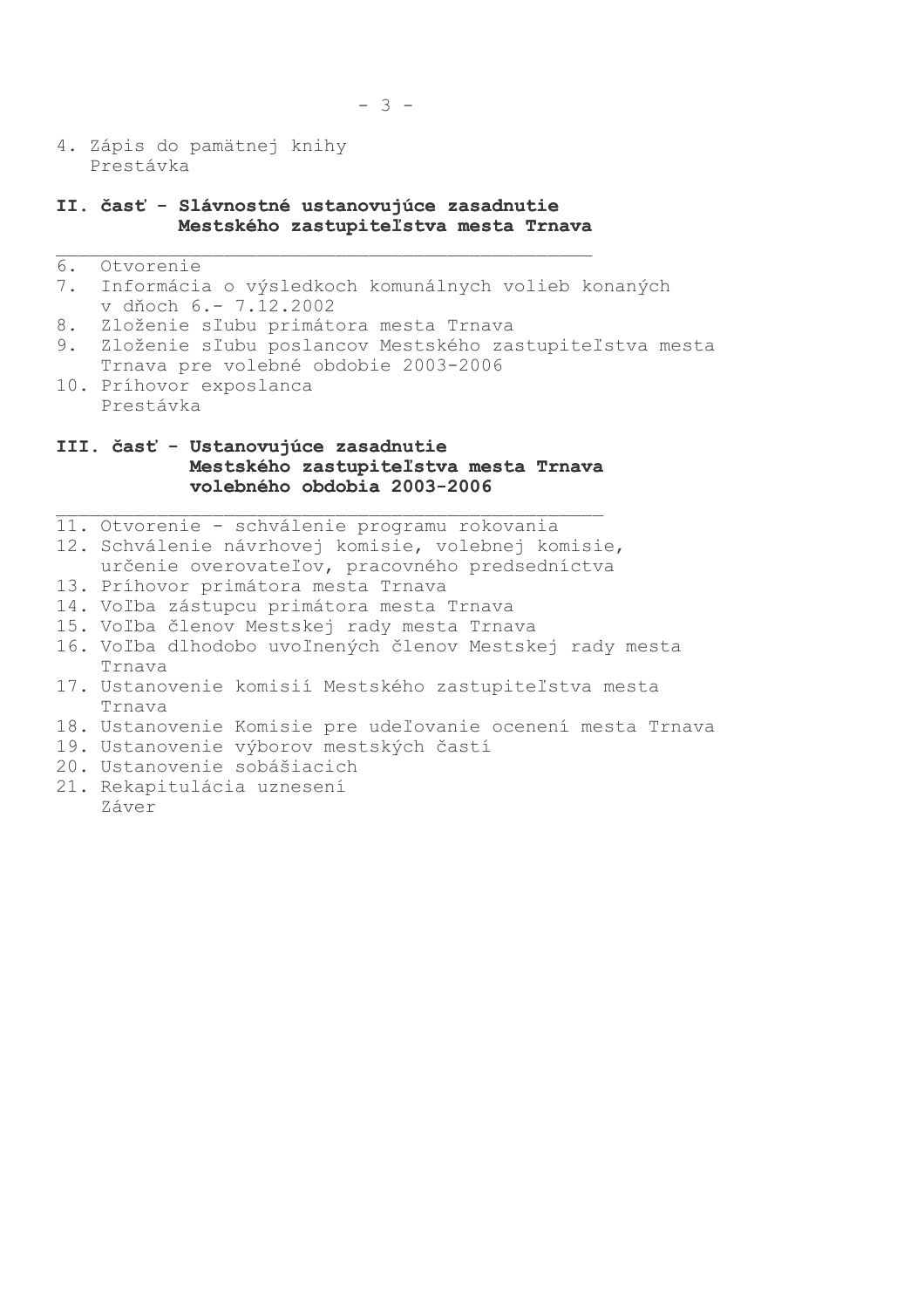# II.ČASŤ

Za zvukov Trnavských fanfár od profesora Ladislava Burlasa vstúpili do auly poslanci Mestského zastupiteľstva mesta Trnava volebného obdobia 2003 - 2006 a Ing. Štefan Bošnák, primátor mesta.

Úvodné slovo patrilo opäť študentovi Gymnázia Jána Hollého v Trnave - Jánovi Lančaričovi.

V zmysle zákona č. 369/90 Zb. O obecnom zriadení, v znení neskorších predpisov a Organizačného a rokovacieho poriadku Mestského zastupiteľstva mesta Trnava čl. 8 otvoril II. časť rokovania Ing. Štefan Bošnák, primátor mesta vo volebnom období 1999-2002. Následne poveril vedením rokovania doterajšieho zástupcu primátora Ing. Vladimíra Butka.

Na vyzvanie zástupcu primátora predseda Mestskej volebnej komisie Mgr. Rastislav Mráz podal informáciu o výsledku komunálnych volieb v meste Trnava, ktoré sa uskutočnili v dňoch 6. - 7. decembra 2002. (Písomná informácia je priložená k zápisnici.)

Následne odovzdal osvedčenie o zvolení za primátora mesta Ing. Štefanovi Bošnákovi. Po zložení a podpísaní sľubu primátorom mesta a prečítaní sľubu poslanca mestského zastupiteľstva boli odovzdané osvedčenia o zvolení poslancom mestského zastupiteľstva volebného obdobia 2003  $-2006.$ 

Tí sa ujali výkonu poslaneckej funkcie po podaní ruky primátorovi mesta, vyslovením slova "sľubujem" a podpísaní sľubu.

Po zložení sľubu poslancov mestského zastupiteľstva vystúpil so svojím príhovorom Ing. Štefan Bošnák, primátor mesta, v ktorom informoval o plánoch mesta vo volebnom období 2003 - 2006. (Príhovor je priložený k zápisnici.)

Po príhovore primátora mesta vystúpil s príhovorom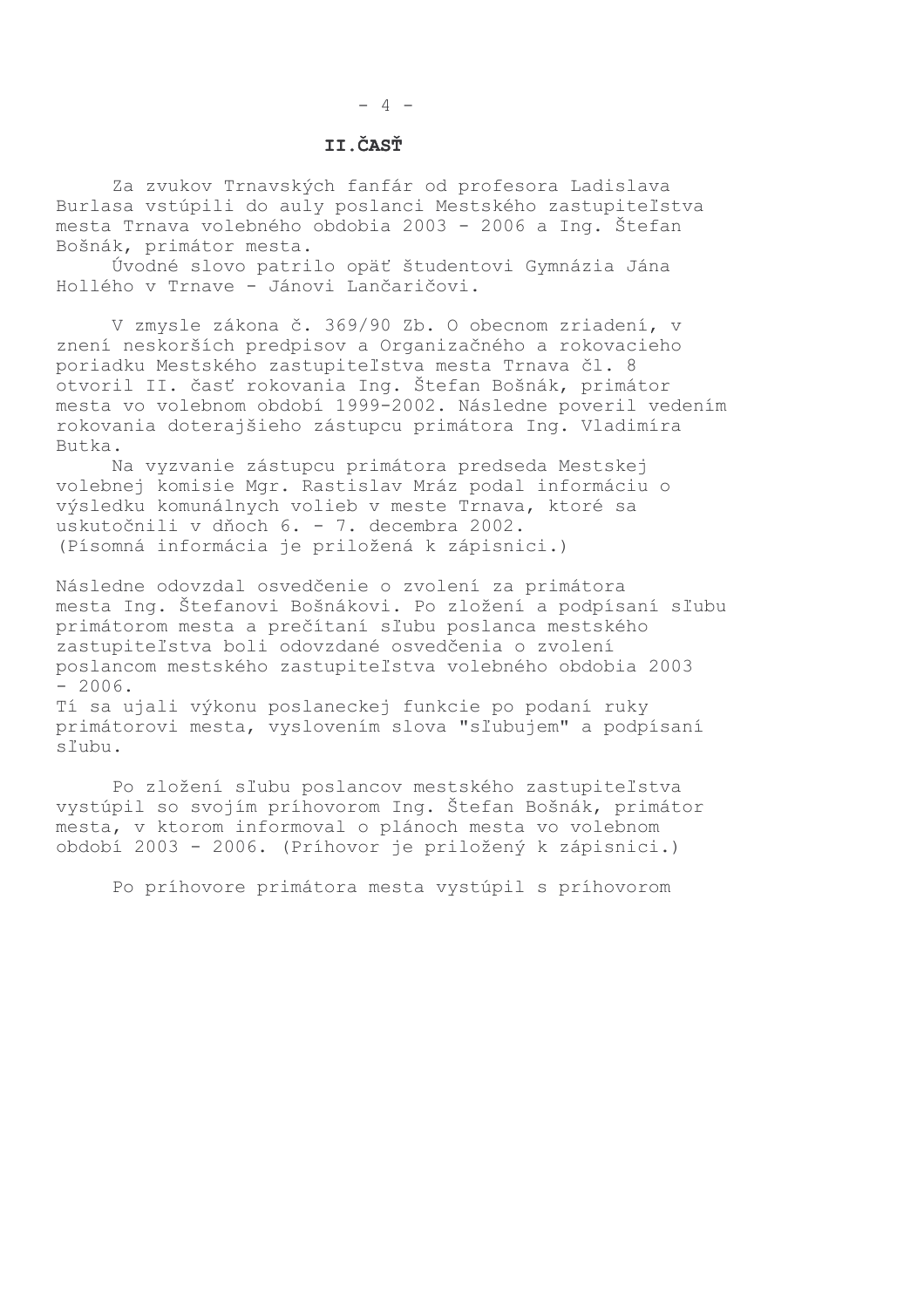profesor Kopecký, exposlanec mestského zastupiteľstva:

Vážené honorability mesta Trnavy: pán primátor, páni viceprimátori, pán prednosta mestského úradu, milé kolegyne a kolegovia mestského zastupiteľstva - odstupujúci i nastupujúci, ctení pracovníci mestského úradu, vzácni hostia!

Považujem to za veľkú česť, že ako vekove najstarší exposlanec mestského zastupiteľstva môžem pozdraviť toto prelomové slávnostné zasadnutie Mestského zastupiteľstva mesta Trnava a vysloviť vďaku za to, čo sme spoločne za uplynulé štvorročné obdobie urobili pre rozvoj mesta a dobro jeho obyvateľov. Nám, čo trvale bývame v Trnave, každá novota v meste časom zovšednie, ale tí, čo sa z Trnavy odsťahovali, ale "naše mesto majú radi" ako to vyjadril vo svojej básni Vilko Turčány, sú pri každej príležitostnej návšteve mesta prekvapení, ako sa Trnava zveľaďuje a to nielen v stavebných prácach, v oprave historických objektov, alej aj v kultúrnych a športových podujatiach, v sociálnej oblasti a v možnostiach všestranného vzdelávania. No, za tým všetkým treba vidieť tvrdú cieľavedomú prácu všetkých zložiek mesta a ústretovú činnosť v odstupujúcom mestskom zastupiteľstve, kde vládla pokojná pracovná atmosféra, na ktorej mal veľký podiel pán primátor. Poslanci sa nerozptylovali v jalovom politikárčení, ale sa sústredili na intenzívnu prácu pre dobro mesta. Hoci poslanecký zbor tvorili zástupcovia viacerých politických strán, všetky problémy sa riešili dialógom a nie konfrontačne. Diskusie boli vecné, bez osobných invektív a spolupráca s vedením mesta i s mestským úradom bola na veľmi dobrej úrovni.

Mohol by som uviesť ešte veľa pozitív, no chcem vyzdvihnúť najmä závideniahodnú ekonomickú situáciu Trnavy. Keď sa novinári po komunálnych voľbách pýtali novozvolených primátorov našich najväčších miest (Bratislava, Košice, Banská Bystrica), čo bude ich prioritou, všetci jednomyseľne odpovedali, že vyviesť mesto z veľkých dlžôb. Chvála Bohu, takýto problém v meste Trnava nerezonuje. Trnava mala počas štvorročného obdobia vyrovnaný rozpočet,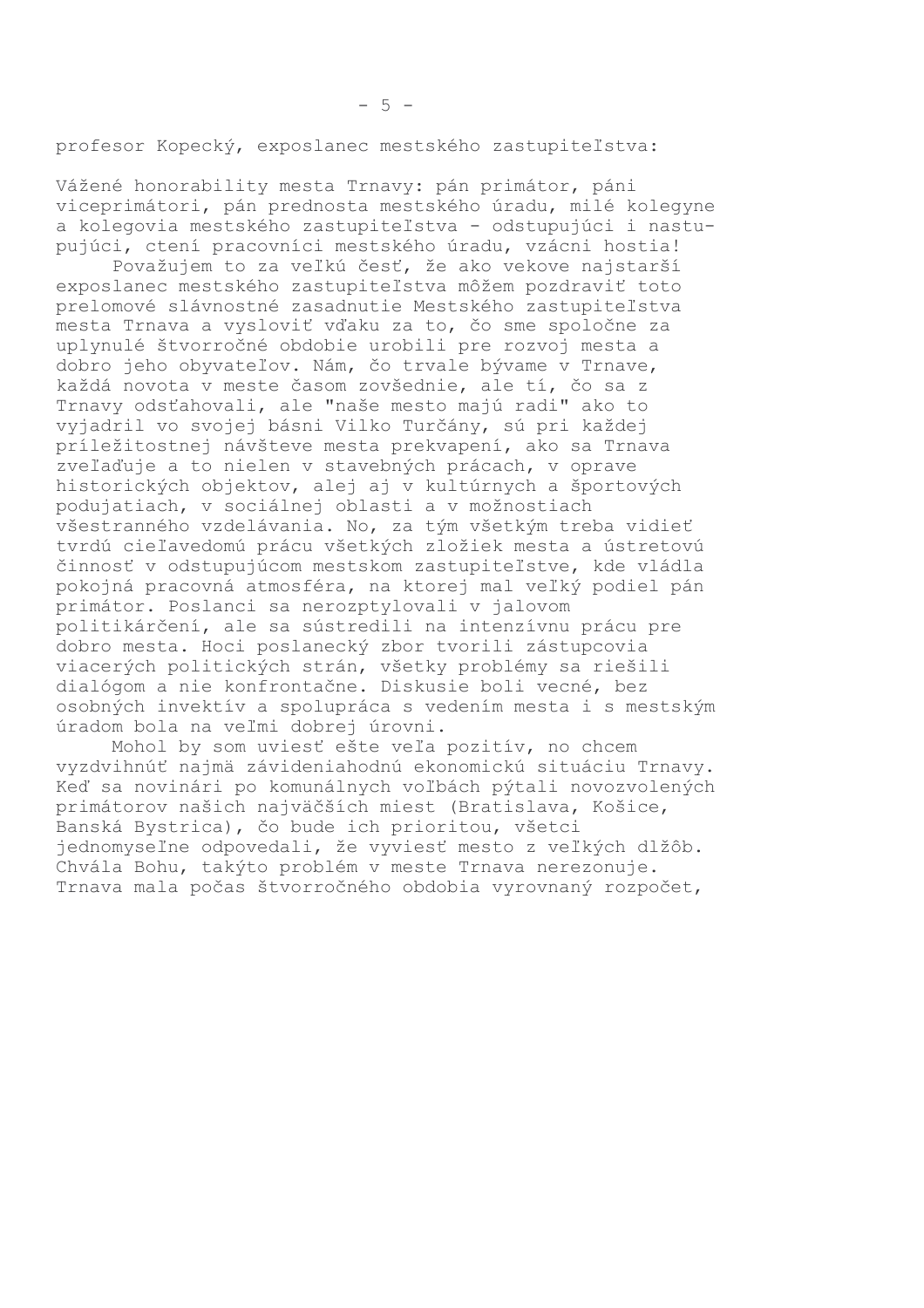nad ktorým strávili kompetentní činitelia mesta veľa času a poslanci ho dostávali na štúdium vždy v časovom predstihu perfektne obsahovo zostavený, takže by mohol byť vzorom aj pre iné mestá. Svedčí to o dobrom hospodárení vedenia mesta a dôslednej práci ekonomického oddelenia mestského úradu.

Už naši predkovia boli presvedčení, že úspech každej práce závisí od Božieho požehnania. Z dejím vieme, že Panna Mária, ktorá má u nás epiteton constanx Trnavská, nieraz ochránila naše mesto, či už to bolo pri morovej epidémii v roku 1710 alebo za II. svetovej vojny. Som presvedčený, že aj v súčasnosti môžeme pociťovať túto ochranu vďaka tomu, že záväzok mimoriadnej úcty k Trnavskej Panne Márii, ktorý si dalo predstavenstvo mesta po skončení morovej epidémie ešte v roku 1710, aj súčasné vedenie mesta ho nielen plní, ale aj zveľaďuje.

Keď ďakujem na konci nášho štvorročného poslaneckého mandátu v mestskom zastupiteľstve za vzornú spoluprácu poslancov s vedením mesta a mestským úradom, prial by som našim nástupcom, aby pokračovali touto cestou, i keď budú mať oveľa ťažšiu situáciu, pretože budú musieť schvaľovať nielen veľa významných projektov, ale hlavne kompetencie, ktoré prechádzajú zo štátnej správy na samosprávy. Vzhľadom k tomu, že viacerí terajší poslanci mestského zastupiteľstva pracovali už aj v predošlom období, som presvedčený, že sa im podarí túto úlohu zvládnuť a verím, že s pomocou božou dovedú Trnavu na ten piedestál slávy, ktorý už mala v minulosti.

A moje žičenie: "Vivat, crescat, floreat Tyrnavia, oppidum liberum regium praeclarum."

Slovensky: "Nech žije, vzrastá a prekvitá Trnava, preslávne slobodné kráľovské mesto."

Ing. Štefan Bošnák, primátor mesta poďakoval za príhovor a vyhlásil 10-minútovú prestávku.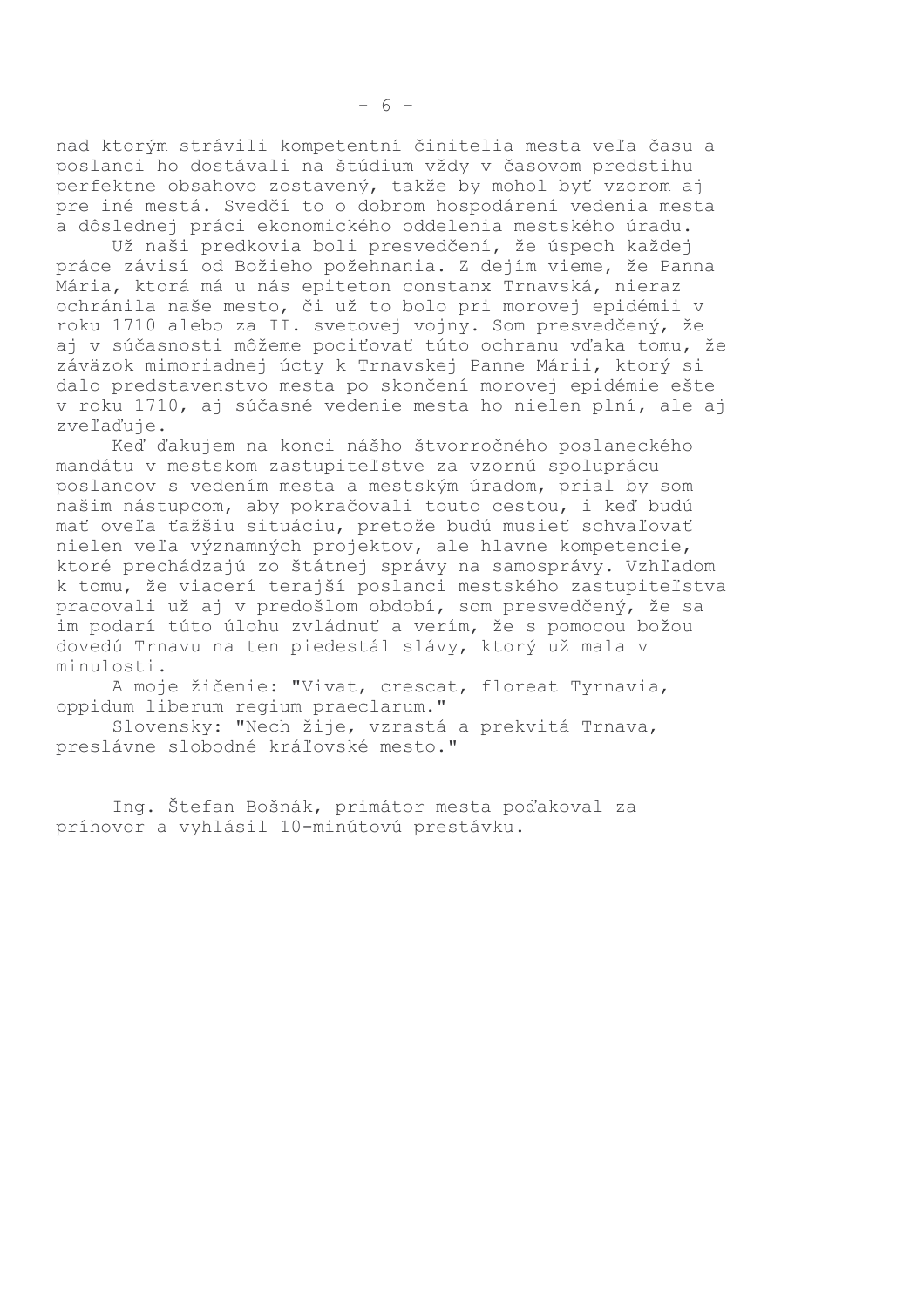#### $-7-$

# III.ČASŤ

Ing. Štefan Bošnák, primátor mesta otvoril rokovanie pracovnej časti slávnostného zasadnutia Mestského zastupiteľstva mesta Trnava, na ktorom všetkým srdečne privítal.

Skonštatoval, že na zasadnutí je prítomných celkom 28 poslancov, čiže mestské zastupiteľstvo bolo uznášaniaschopné. Jeden poslanec sa z rokovania ospravedlnil z dôvodu choroby. V priebehu rokovania sa zvýšil počet poslancov na 30.

Do pracovného predsedníctva rokovania mestského zastupiteľstva určil poslancov: 1. MUDr. Boženu Štegmannovú

- 2. Ing. Vladimíra Butku
- 3. MUDr. Gabriela Paveleka.

Za overovateľov zápisnice z rokovania mestského zastupiteľstva určil poslancov MZ: 1. Ing. Karola Česneka

2. Ing. Ivana Haščíka.

Skonštatoval, že program rokovania mestského zastupiteľstva obdržali poslanci písomne. Zároveň podal nasledovné návrhy na úpravu programu rokovania mestského zastupiteľstva, doplnenie bodu rôzne:

- 1. schválenie zmluvy o zriadení spoločného obecného úradu ako organizačnej súčasti mestského úradu
- 2. ústnu informáciu o zámene pozemkov s Rímsko-katolíckou cirkvou v súvislosti s priemyselným parkom.

Podotkol, že materiály nebolo možné dodať skôr, než pred rokovaním mestského zastupiteľstva, za čo sa ospravedlnil.

Ďalšie pripomienky k programu rokovania neodzneli. Kontrolný súčet poslancov MZ: 30. Hlasovaním (30:0:0) bol program rokovania schválený.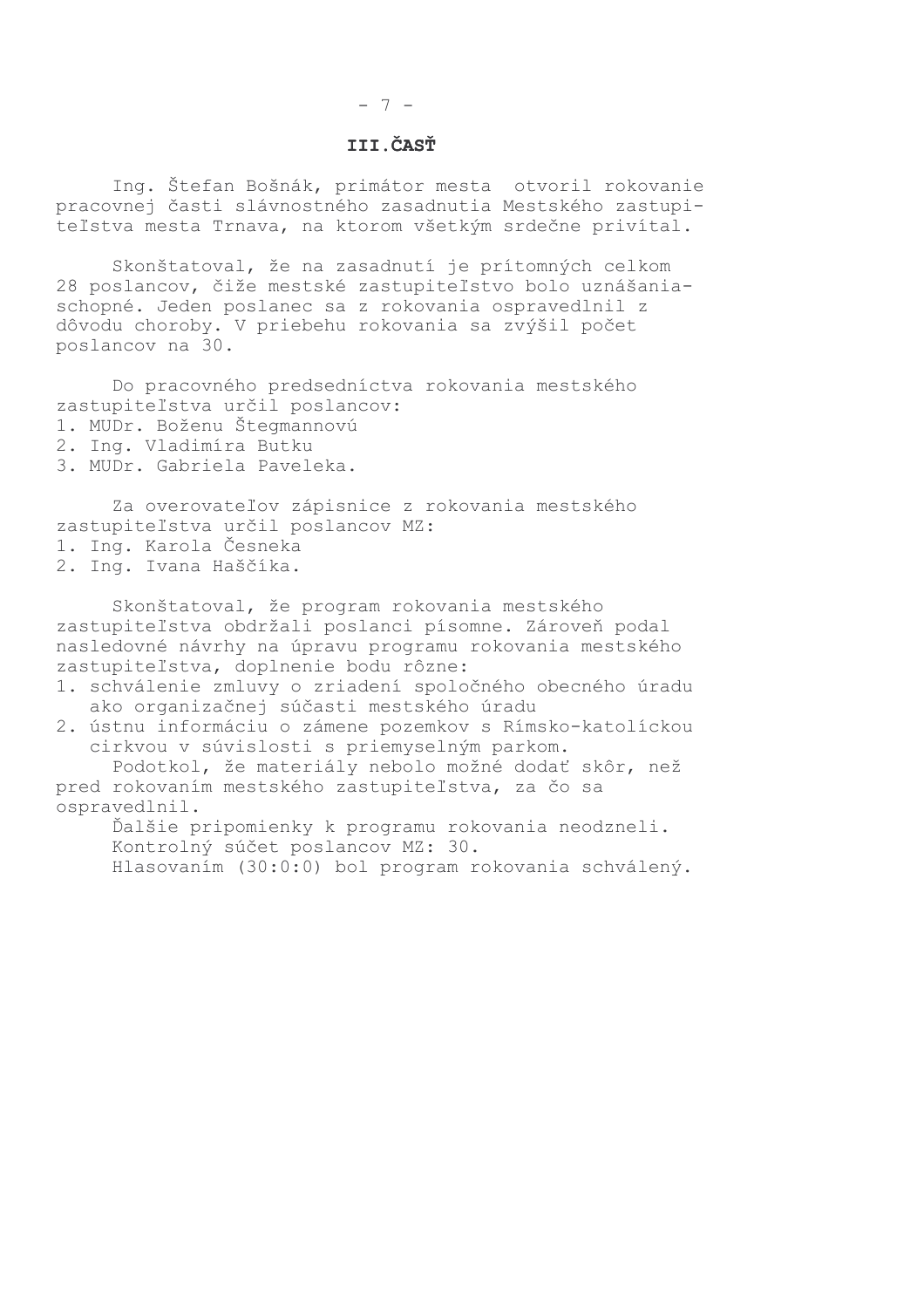Za predsedu návrhovej komisie primátor mesta odporučil poslanca mestského zastupiteľstva pána Eduarda Čechoviča. Za členov komisie odporučil Ing. Augustína Pullmanna a Michala Drgoňa.

Ďalšie návrhy k zloženiu návrhovej komisie neodzneli. Kontrolný súčet poslancov MZ: 30.

Hlasovaním (29:0:1) bolo zloženie návrhovej komisie schválené.

Vzhľadom k tomu, že na rokovaní mestského zastupiteľstva sa uskutoční voľba zástupcu primátora, mestskej rady, dlhodobo uvoľnených členov mestskej rady a predsedov a podpredsedov komisií, odporučil ustanoviť volebnú komisiu v nasledovnom zložení: MUDr. Milan Paulini ako predseda a členovia: MUDr. Ivan Varga a Ing. Blažena Kráľovičová.

Pripomienky k zloženiu návrhovej komisie neodzneli. Kontrolný súčet poslancov MZ: 30.

Hlasovaním (28:0:2) bolo zloženie volebnej komisie schválené.

Ing. Bošnák, primátor mesta na základe odovzdaných osvedčení o zvolení za poslanca mestského zastupiteľstva skonštatoval, že zákonom predpísaný sľub zložilo 31 poslancov Mestského zastupiteľstva mesta Trnava. Zároveň požiadal pána Čechoviča, predsedu návrhovej komisie o predloženie návrhu uznesenia k zloženiu sľubu primátora mesta a poslancov mestského zastupiteľstva.

Kontrolný súčet poslancov MZ: 30. Hlasovaním (30:0:0) bolo prijaté uznesenie MZ č. 1.

Ing. Bošnák, primátor mesta podotkol, že v zmysle Organizačného a rokovacieho poriadku Mestského zastupiteľstva mesta Trnava čl. 8 prebiehajú voľby buď tajnou voľbou alebo aklamáciou, t.z. zdvihnutím ruky, o čom rozhodnú poslanci mestského zastupiteľstva verejným hlasovaním. Zároveň podal návrh na stanovenie spôsobu voľby na tomto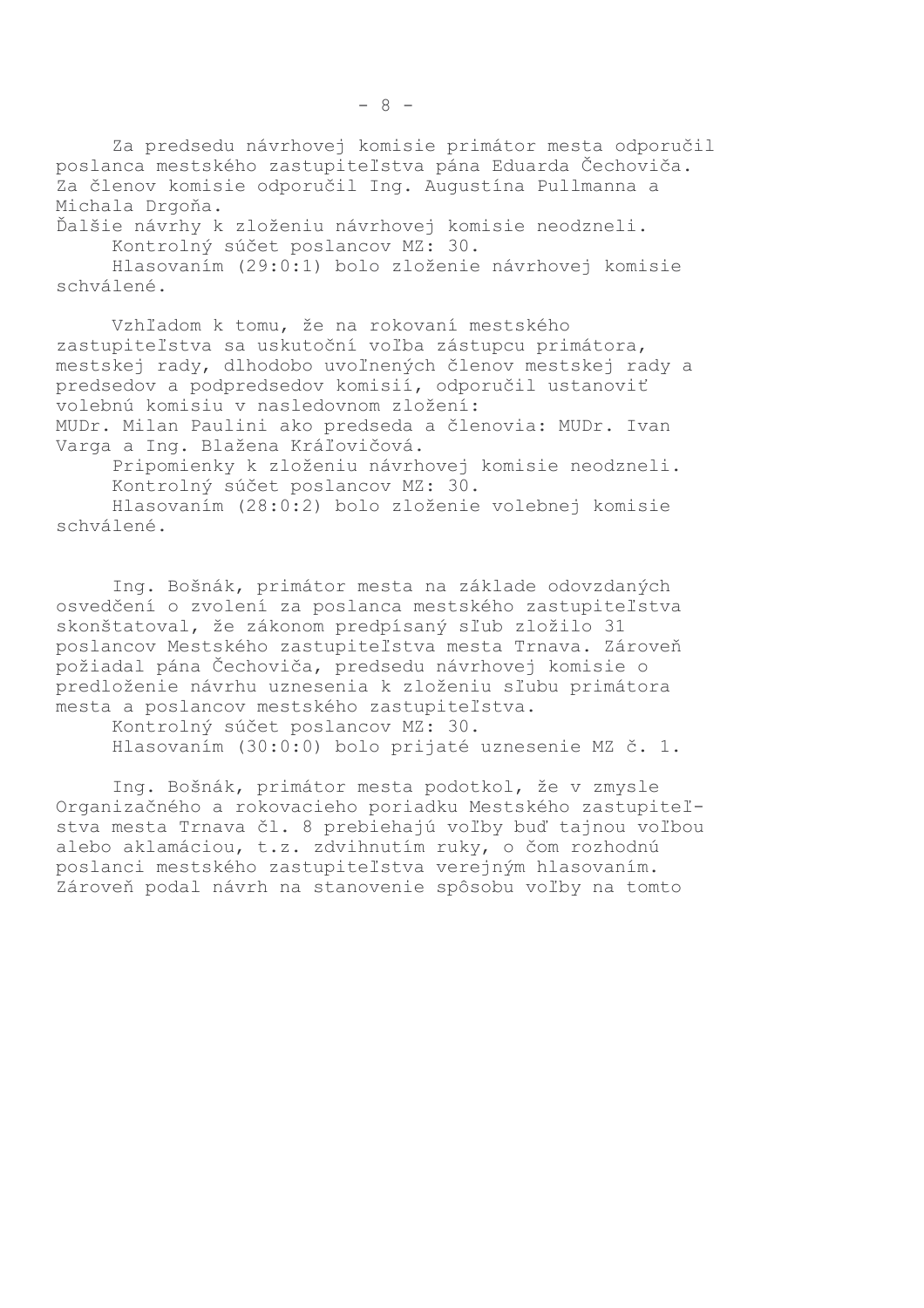rokovaní aklamáciou tak, ako to umožňuje organizačný a rokovací poriadok. Kontrolný súčet poslancov MZ: 30. Hlasovaním (30:0:0) bol návrh na aklamačný spôsob voľby prijatý.

#### K bodu 4) Voľba zástupcu primátora mesta Trnava

Ing. Bošnák, primátor mesta - v zmysle organizačného a rokovacieho poriadku mestského zastupiteľstva čl. 8 ods. 6) predložil návrh na voľbu zástupcu primátora. Na post zástupcu primátora navrhol Ing. Vladimíra Butka. Zároveň ho požiadal o krátke predstavenie sa.

Ing. Butko - uviedol, že sa narodil 22.9.1955. Základnú a strednú školu absolvoval v Trnave. Ukončené má vysokoškolské vzdelanie, vtedajšiu SVŠT v Bratislave, odbor konštrukcie a dopravné stavby. Do roku 1991 bol projektantom v Stavoprojekte Trnava, od roku 1991 do 7.12.1994 pracoval ako projektant súkromne. Od tohto obdobia vykonáva funkciu zástupcu primátora mesta. V prípade, že by dostal dôveru na tomto poste, má ešte mnoho myšlienok, o ktorých si myslí, že je ich Trnave dlžný.

Primátor požiadal volebnú komisiu o vykonanie aktu voľby.

Vyhlásenie výsledkov volieb:

Celkom hlasovalo 30 poslancov MZ.

Za to, aby sa zástupcom primátora mesta stal Inq. Vladimír Butko hlasovalo 29 poslancov, proti nebol nikto, jeden poslanec sa hlasovania zdržal.

Ing. Bošnák, primátor mesta skonštatoval, že za zástupcu primátora bol vo funkčnom období 2003-2006 zvolený Ing. Vladimír Butko.

Hlasovaním (30:0:0) bolo prijaté uznesenie MZ č. 2.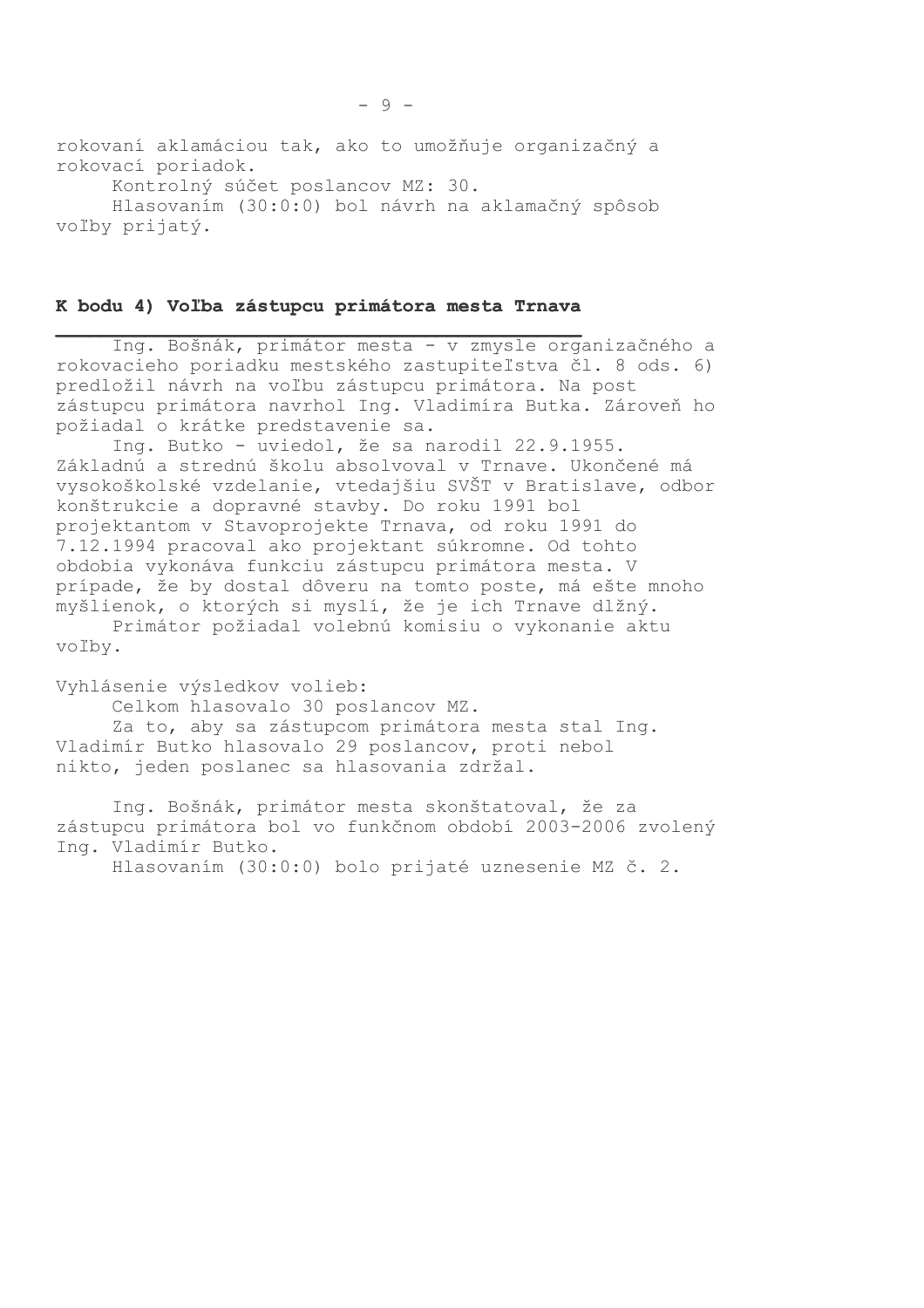Ing. Bošnák, primátor mesta zdôvodnil predložený materiál.

V rámci rozpravy k materiálu pripomienky neboli vznesené.

Primátor mesta požiadal volebnú komisiu o vykonanie aktu voľby.

Vyhlásenie výsledkov volieb:

Celkom hlasovalo 30 poslancov MZ. Za to, aby sa členmi mestskej rady stali poslanci mestského zastupiteľstva, ktorí sú uvedení v materiáli hlasovalo 28 poslancov, proti bol jeden poslanec, jeden poslanec sa hlasovania zdržal.

Ing. Bošnák, primátor mesta skonštatoval, že za členov mestskej rady boli vo funkčnom období 2003-2006 zvolení poslanci mestského zastupiteľstva v zmysle predloženého materiálu: Ing. Vladimír Butko, MUDr. Pavol Caudt, Eduard Čechovič, Ing. Karol Česnek, Ing. Ľudovít Daučo, Karol Opatovský, MUDr. Gabriel Pavelek, MUDr. Božena Štegmannová, Ing. Jozef Tomek, Ján Žitňanský.

Hlasovaním (29:0:1) bolo prijaté uznesenie MZ č. 3.

### K bodu 6) Návrh na určenie počtu dlhodobo uvoľnených členov mestskej rady a ich voľbu

Ing. Bošnák, primátor mesta zdôvodnil predložený materiál. V rámci rozpravy k materiálu pripomienky vznesené neboli.

Kontrolný súčet poslancov MZ: 30.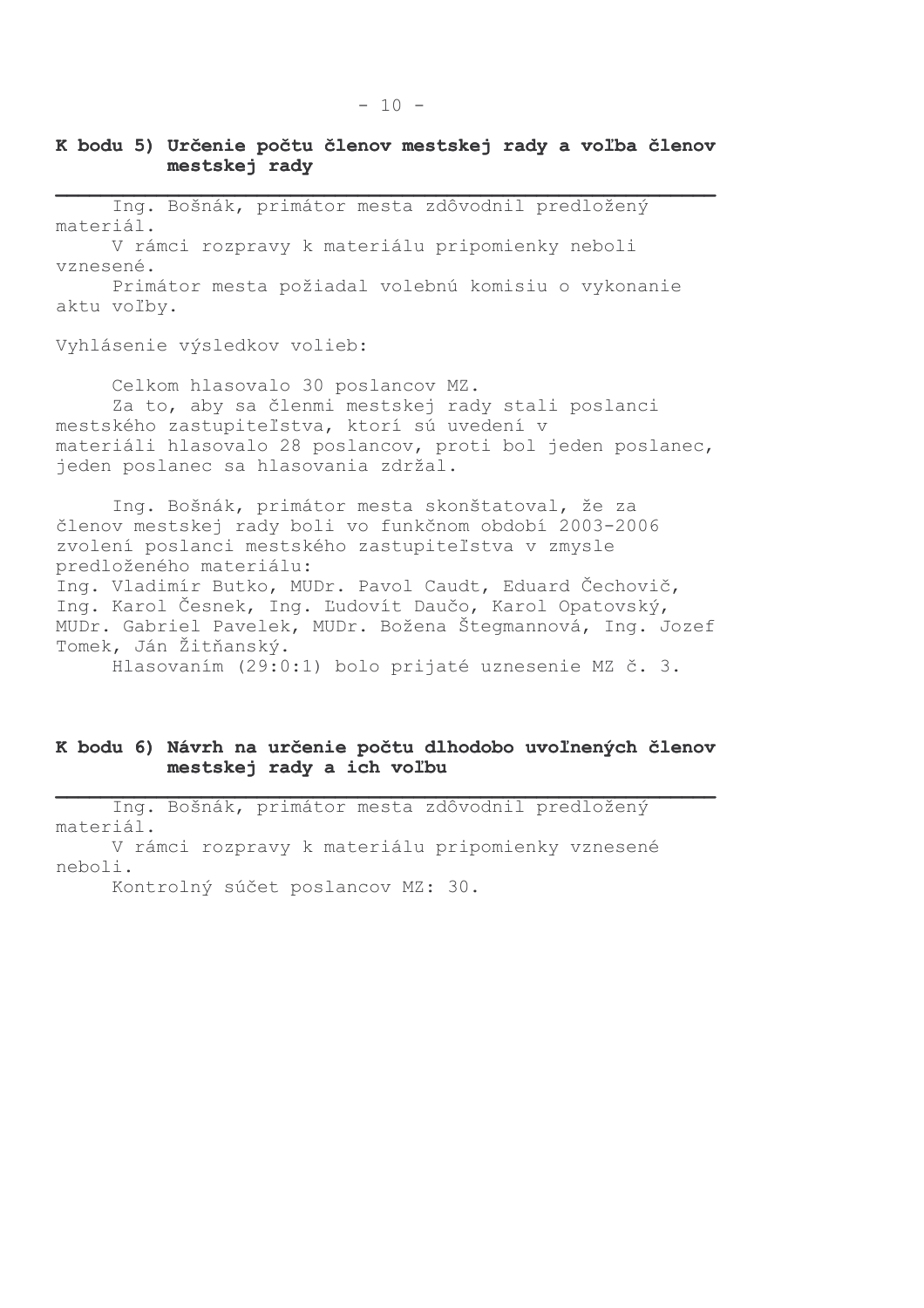Hlasovaním (30:0:0) bol schválený počet dlhodobo uvoľnených členov mestskej rady - 2.

V rámci rozpravy k materiálu pripomienky neboli vznesené.

Primátor mesta požiadal volebnú komisiu o vykonanie aktu voľby.

Vyhlásenie výsledkov volieb:

Celkom hlasovalo 30 poslancov MZ.

Za to, aby sa dlhodobo uvoľnenými členmi mestskej rady stali poslanci mestského zastupiteľstva Eduard Čechovič a Ing. Ľudovít Daučo hlasovalo 28 poslancov, proti nebol nikto, dvaja poslanci sa hlasovania zdržali.

Ing. Bošnák, primátor mesta skonštatoval, že za dlhodobo uvoľnených členov mestskej rady boli vo funkčnom období 2003-2006 zvolení poslanci mestského zastupiteľstva Eduard Čechovič a Ing. Ľudovít Daučo. Hlasovaním (28:0:0) bolo prijaté uznesenie MZ č. 4.

### K bodu 7.1) Návrh na zriadenie a zloženie stálych komisií mestského zastupiteľstva

Ing. Bošnák, primátor mesta zdôvodnil predložený materiál.

Ing. Butko, zástupca primátora - odporučil v komisii životného prostredia nahradiť poslanca Kralčáka poslancom Šarvaicom. Podotkol, že o tejto záležitosti s menovanými hovoril a týmto by boli obidvaja poslanci zaradení v dvoch komisiách.

Mgr. Zachar - záležitosť v bode 6) návrhu uznesenia žiadal konkretizovať, komu budú návrhy doručené.

Ing. Bošnák, primátor mesta odporúčanie Ing. Butka považoval za technickú pripomienku a do bodu 6) navrhol doplniť text ... primátorovi mesta...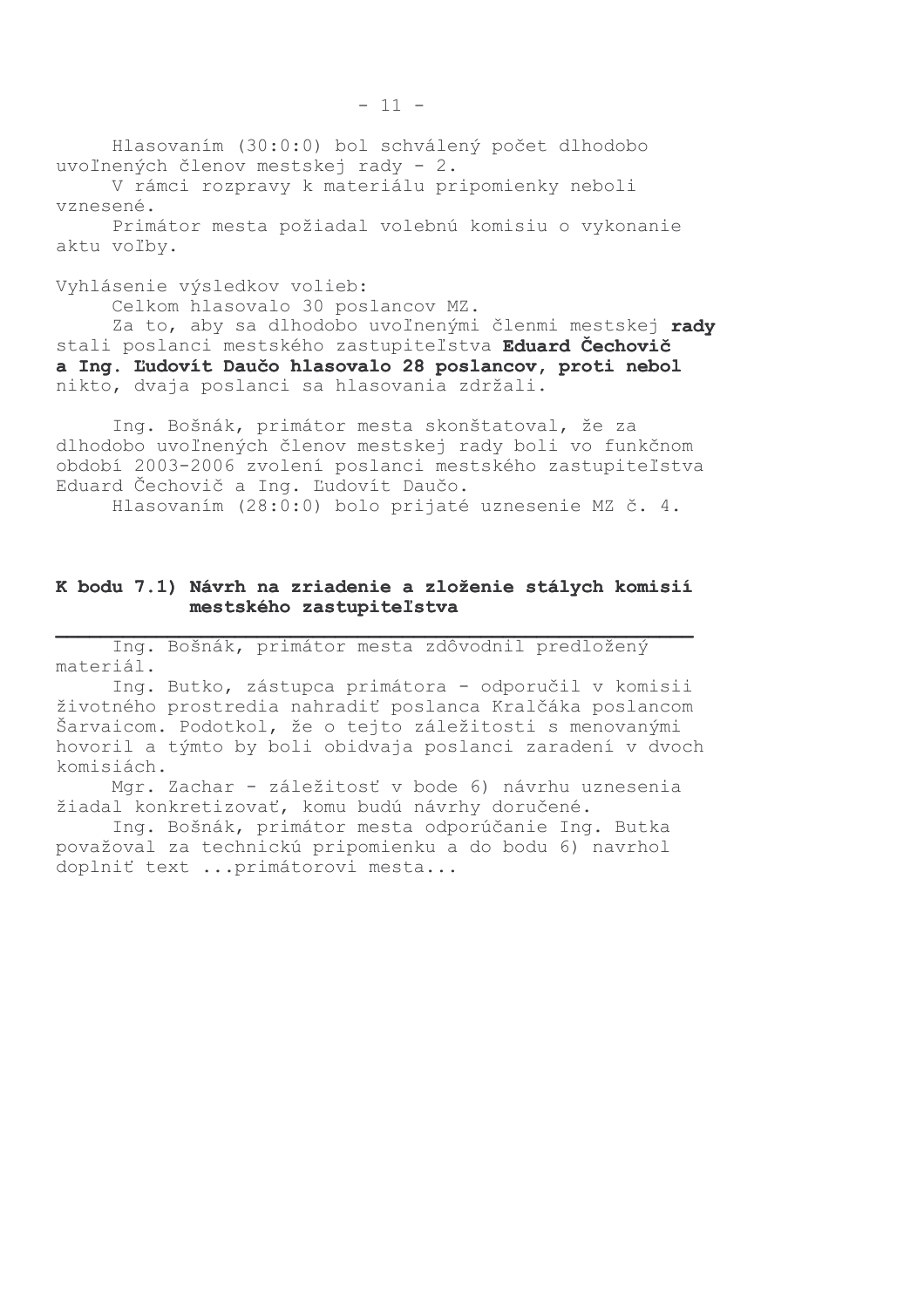Najskôr sa hlasovalo o texte uvedenom v bodu 1) návrhu uznesenia a následne sa uskutočnil akt voľby predsedov a podpredsedov komisií amblock.

Kontrolný súčet poslancov MZ: 30. Hlasovaním (30:0:0) boli zriadené komisie v zmysle bodu 1) návrhu uznesenia.

Primátor mesta požiadal volebnú komisiu o vykonanie aktu voľby predsedov a podpredsedov komisií.

Vyhlásenie výsledkov volieb:

Celkom hlasovalo 30 poslancov MZ. Za predsedov a podpredsedov komisií mestského zastupiteľstva, ktorí sú uvedení v materiáli v bode 3) hlasovalo 30 poslancov, proti nebol nikto, hlasovania sa nikto nezdržal.

Ing. Bošnák, primátor mesta skonštatoval, že za predsedov a podpredsedov komisií boli vo funkčnom období 2003-2006 zvolení poslanci mestského zastupiteľstva v zmysle predloženého materiálu.

Hlasovaním (30:0:0) bolo prijaté uznesenie MZ č. 5.

### K bodu 7.2) Návrh na schválenie a zloženie Komisie pre udel'ovanie ocenení mesta Trnava

Ing. Bošnák, primátor mesta zdôvodnil predložený materiál. V rámci rozpravy k materiálu pripomienky neboli vznesené. Primátor mesta požiadal volebnú komisiu o vykonanie aktu voľby.

Vyhlásenie výsledkov volieb: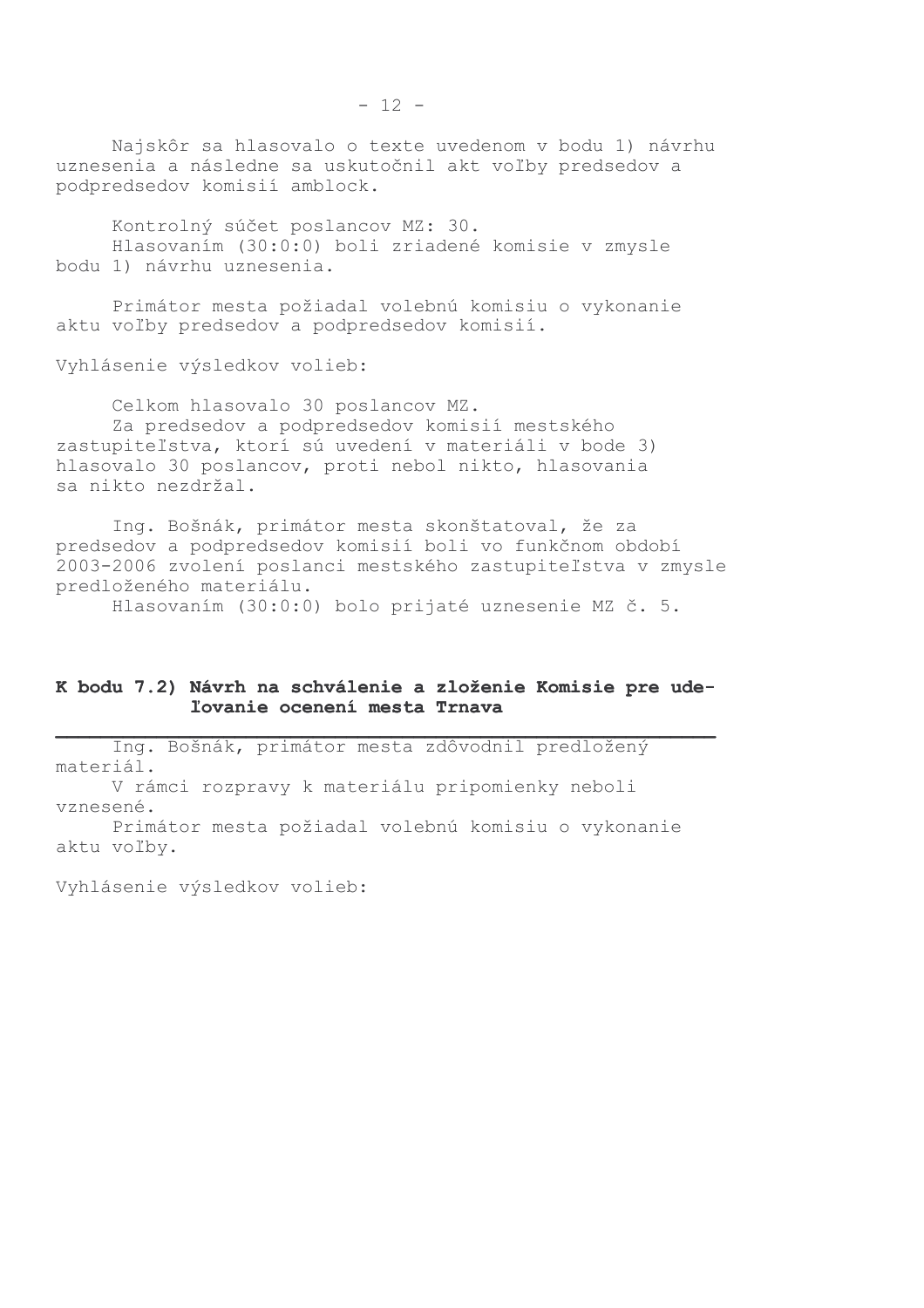Celkom hlasovalo 30 poslancov MZ. Za to, aby sa členmi komisie stali jednak navrhovaní poslanci mestského zastupiteľstva i odborníci z radov občanov, ktorí sú uvedení v bode 1) návrhu uznesenia, hlasovalo 30 poslancov, žiadny poslanec nehlasoval proti, ani sa nezdržal. Ing. Bošnák, primátor mesta skonštatoval, že zloženie komisie vo funkčnom období 2003-2006 je nasledovné: predseda: Ing. Štefan Bošnák členovia: MUDr. Július Duchoň doc.MUDr.Bohumil Chmelík, PhD. prof. MUDr.Štefan Kopecký, PhD. JUDr. Jozef Opatovský MUDr. Milan Paulini Dr.h.c. Hadrián Radváni Ing. Ivan Šarvaic prof. PhDr. Jozef Šimončič, CSc. MUDr. Božena Štegmannová Mgr. Štefan Zachar MUDr. Ivan Varga Ing. Augustín Pullmann Ing. Ľudovít Daučo Ing. Marián Malina PhDr. Ladislav Hrnčírik.

Hlasovaním (30:0:0) bolo prijaté uznesenie MZ č. 6.

### K bodu 8) Návrh na zriadenie a zloženie výborov mestských častí

Ing. Bošnák, primátor mesta zdôvodnil predložený materiál. Ing. Šarvaic - sa zaujímal, či počet v jednotlivých výboroch by nemal byť uvedený striktne. MUDr. Duchoň - požiadal o opravu čísla domu pri adrese svojho trvalého pobytu na ... 13...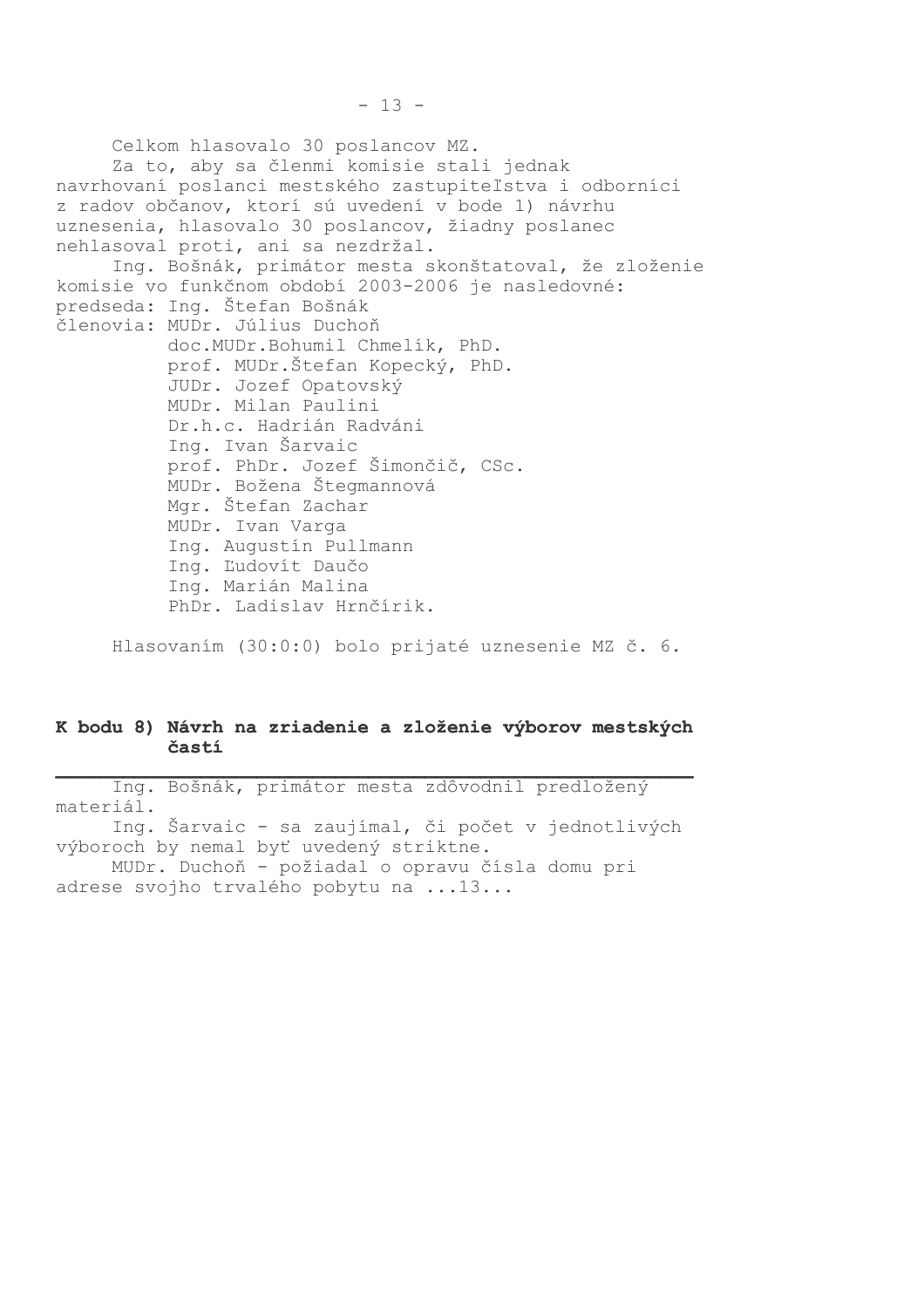Ing. Bošnák, primátor mesta - podotkol, že počet<br>neposlancov vo VMČ bude závisieť od záujmu občanov ochotných pracovať. Týmto je stanovený maximálny počet riadnych členov výboru.

Kontrolný súčet poslancov MZ: 30.

Hlasovaním (30:0:0) bolo prijaté uznesenie MZ č. 7, ktorým bolo zriadených v zmysle zákona č. 369/1990 Zb. v znení neskorších predpisov a Štatútu mesta Trnava 6 výborov mestských častí.

## K bodu 9) Návrh na poverenie poslancov mestského zastupiteľstva vykonávať akty uzavretia manželstva pred orgánom štátu vo volebnom období 2003-2006

V rámci rozpravy k materiálu pripomienky neodzneli. Kontrolný súčet poslancov MZ: 30. Hlasovaním (27:0:3) bolo prijaté uznesenie MZ č. 8, ktoré poverilo poslancov, uvedených v bode 1) návrhu uznesenia uzatváraním aktu manželstva pred orgánom štátu.

K bodu R ô z n e :

A)

Návrh zmluvy o vzájomnej spolupráci pri zabezpečovaní výkonu prenesenej štátnej správy na úseku územného plánovania a stavebného poriadku formou zriadenia spoločného obecného úradu ako organizačnej súčasti MsÚ Trnava

Ing. Bošnák, primátor mesta uviedol, že na mimoriadnom zasadnutí mestského zastupiteľstva v mesiaci december 2002 bolo schválené zriadenie spoločného obecného úradu pri zabezpečovaní výkonu prenesenej štátnej správy. V zmysle platnej legislatívy musí mestské zastupiteľstvo schváliť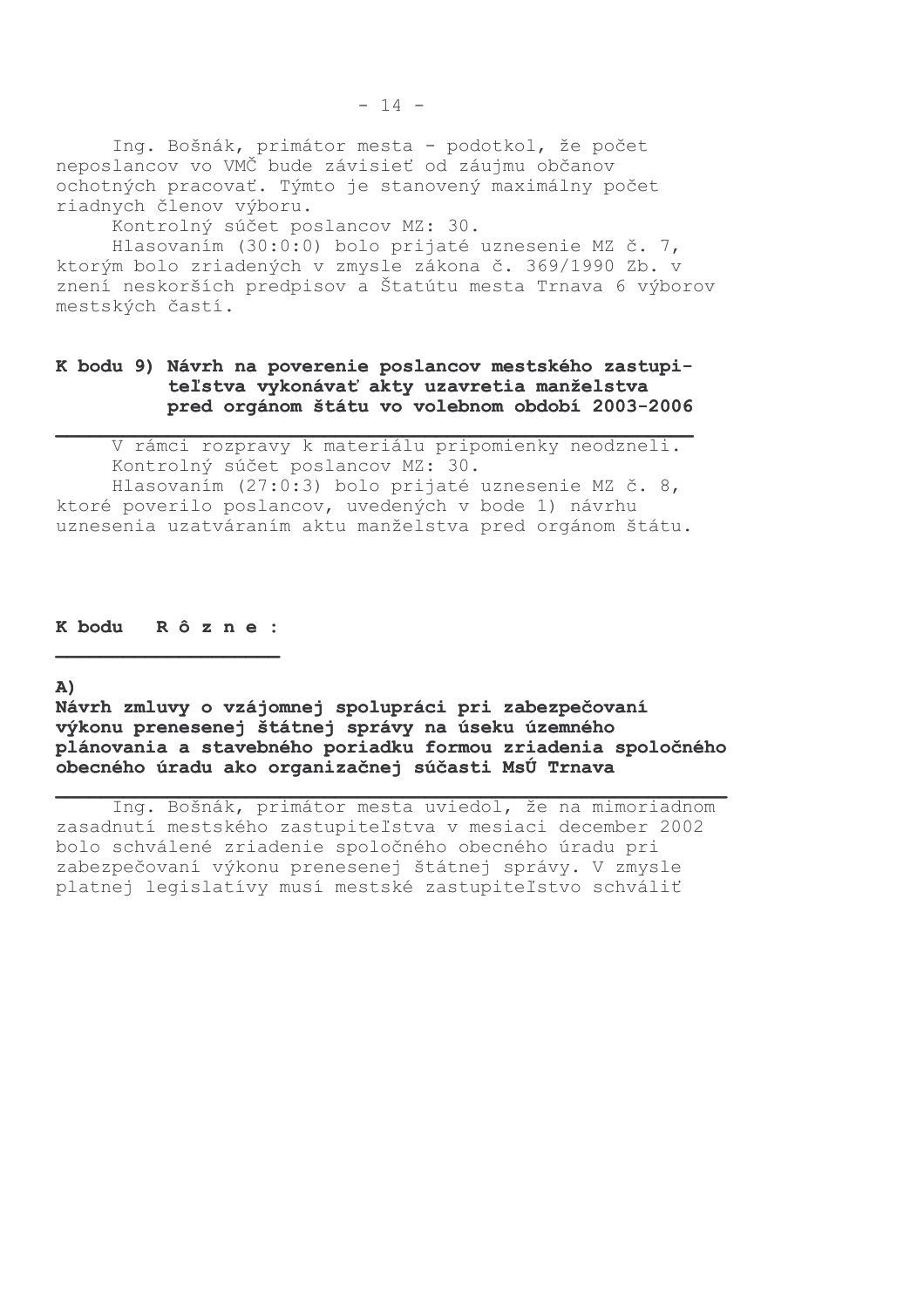návrh zmluvy. Táto sa dopracovávala do definitívnej podoby ešte v dopoľudňajších hodinách. Zriadenie spoločného stavebného úradu bude i garantom na riešenie záležitostí v súvislosti s priemyselným parkom (návrh zmluvy medzi SR, mestom Trnava a firmou Peugeot by sa mal prerokovávať na zajtrajšom zasadnutí vlády SR).

K materiálu pripomienky neodzneli. Kontrolný súčet poslancov MZ: 30. Hlasovaním (30:0:0) bolo prijaté uznesenie MZ č. 9.

### $B)$

### Zámena pozemkov medzi mestom Trnava a Rímsko-katolíckou ci rkvou

Ing. Bošnák, primátor mesta konštatoval, že v rámci tohto bodu programu sú predložené ešte dva návrhy uznesenia, ktoré sa týkajú vysporiadania pozemkov v súvislosti s priemyselným parkom. Mesto sa dohodlo s cirkvou na zámene pozemkov v pomere 1:1 so zreteľom na cenu pôdy určenú BPEJ buď v lokalite Medziháj alebo Zeleneč. Vzhľadom k tomu, že mesto nedostalo jednoznačné stanovisko cirkvi k uvedeným lokalitám, predložené sú dva návrhy uznesenia.

Zo strany mesta sa začali i rokovania so súkromnými vlastníkmi pozemkov, spoločnosť AUTO Martin (sídliaca na mestskom úrade) sa stretla už s cca 100 vlastníkmi pôdy.

Primátor mesta požiadal poslancov mestského zastupiteľstva o vyslovenie súhlasu a schválenie zámeny pozemkov.

Kontrolný súčet poslancov MZ: 30.

O obidvoch návrhoch uznesenia sa hlasovalo súčasne. Hlasovaním (30:0:0) bolo prijaté uznesenie MZ č. 10 a MZ č. 11.

Pán Čechovič, predseda návrhovej komisie skonštatoval, že na zasadnutí bolo prijatých celkom 11 uznesení, od č. 1